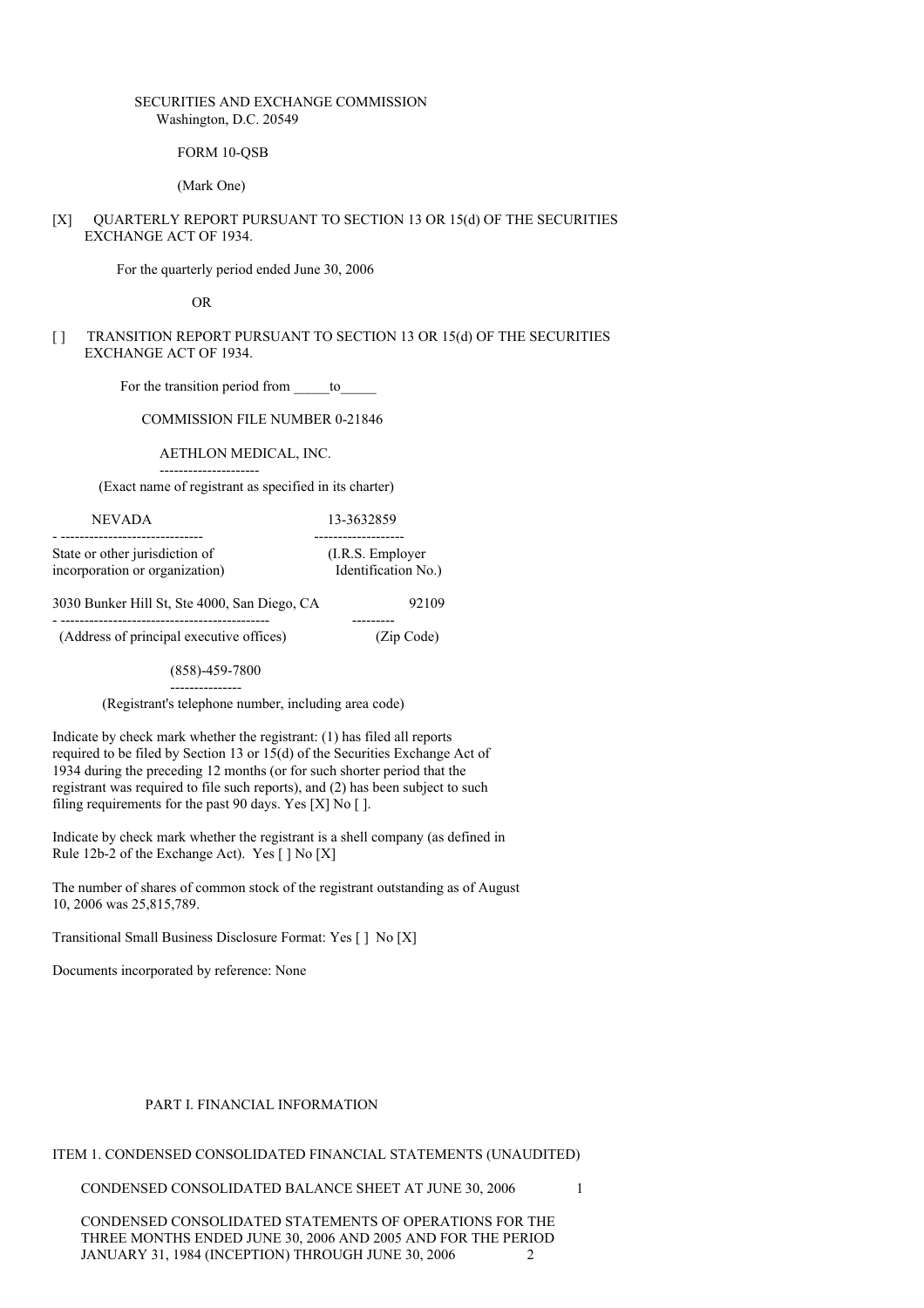| CONDENSED CONSOLIDATED STATEMENTS OF CASH FLOWS FOR THE<br>THREE MONTHS ENDED JUNE 30, 2006 AND 2005 AND FOR THE PERIOD<br>JANUARY 31, 1984 (INCEPTION) THROUGH JUNE 30, 2006 | 3  |                          |    |
|-------------------------------------------------------------------------------------------------------------------------------------------------------------------------------|----|--------------------------|----|
| NOTES TO CONDENSED CONSOLIDATED FINANCIAL STATEMENTS                                                                                                                          |    | $\overline{\mathcal{A}}$ |    |
| ITEM 2. MANAGEMENT'S DISCUSSION AND ANALYSIS OR PLAN OF OPERATION                                                                                                             |    |                          | 12 |
| <b>ITEM 3. CONTROLS AND PROCEDURES</b>                                                                                                                                        | 15 |                          |    |
| PART II. OTHER INFORMATION                                                                                                                                                    |    |                          |    |
| <b>ITEM 1. LEGAL PROCEEDINGS</b>                                                                                                                                              | 16 |                          |    |
| ITEM 2. UNREGISTERED SALES OF EQUITY SECURITIES AND USE OF PROCEEDS                                                                                                           |    |                          | 16 |
| <b>ITEM 3. DEFAULTS UPON SENIOR SECURITIES</b>                                                                                                                                | 16 |                          |    |
| ITEM 4. SUBMISSION OF MATTERS TO A VOTE OF SECURITY HOLDERS                                                                                                                   |    | 16                       |    |
| <b>ITEM 5. OTHER INFORMATION</b>                                                                                                                                              | 16 |                          |    |
| <b>ITEM 6. EXHIBITS</b>                                                                                                                                                       | 16 |                          |    |

# PART I. FINANCIAL INFORMATION

All references to "us", "we", "our" "Aethlon", "Aethlon Medical", or "the Company" refer to Aethlon Medical, Inc., its predecessors and its subsidiaries.

# ITEM 1. CONDENSED CONSOLIDATED FINANCIAL STATEMENTS

AETHLON MEDICAL, INC. (A Development Stage Company) CONDENSED CONSOLIDATED BALANCE SHEET (UNAUDITED)

|                                                            | June 30,<br>2006        |  |  |
|------------------------------------------------------------|-------------------------|--|--|
| <b>ASSETS</b>                                              | -----------             |  |  |
| Current assets                                             |                         |  |  |
| Cash<br>Prepaid expenses                                   | \$<br>421,083<br>19,503 |  |  |
|                                                            | -----------<br>440,586  |  |  |
| Property and equipment, net                                | 14,153                  |  |  |
| Patents, net                                               | 129,308                 |  |  |
| Other assets                                               | 13,800<br>----------    |  |  |
|                                                            | \$<br>597,847           |  |  |
| LIABILITIES AND STOCKHOLDERS' DEFICIT                      |                         |  |  |
| <b>Current Liabilities</b><br>Accounts payable and accrued |                         |  |  |

| Convertible notes payable, net of discount     |    | 207,345   |  |
|------------------------------------------------|----|-----------|--|
| Notes payable                                  |    | 502,500   |  |
| Due to related parties                         |    | 1,195,624 |  |
| liabilities                                    | S. | 817,803   |  |
| $1.1000$ and $1.0000$ and $1.0000$ and $1.000$ |    |           |  |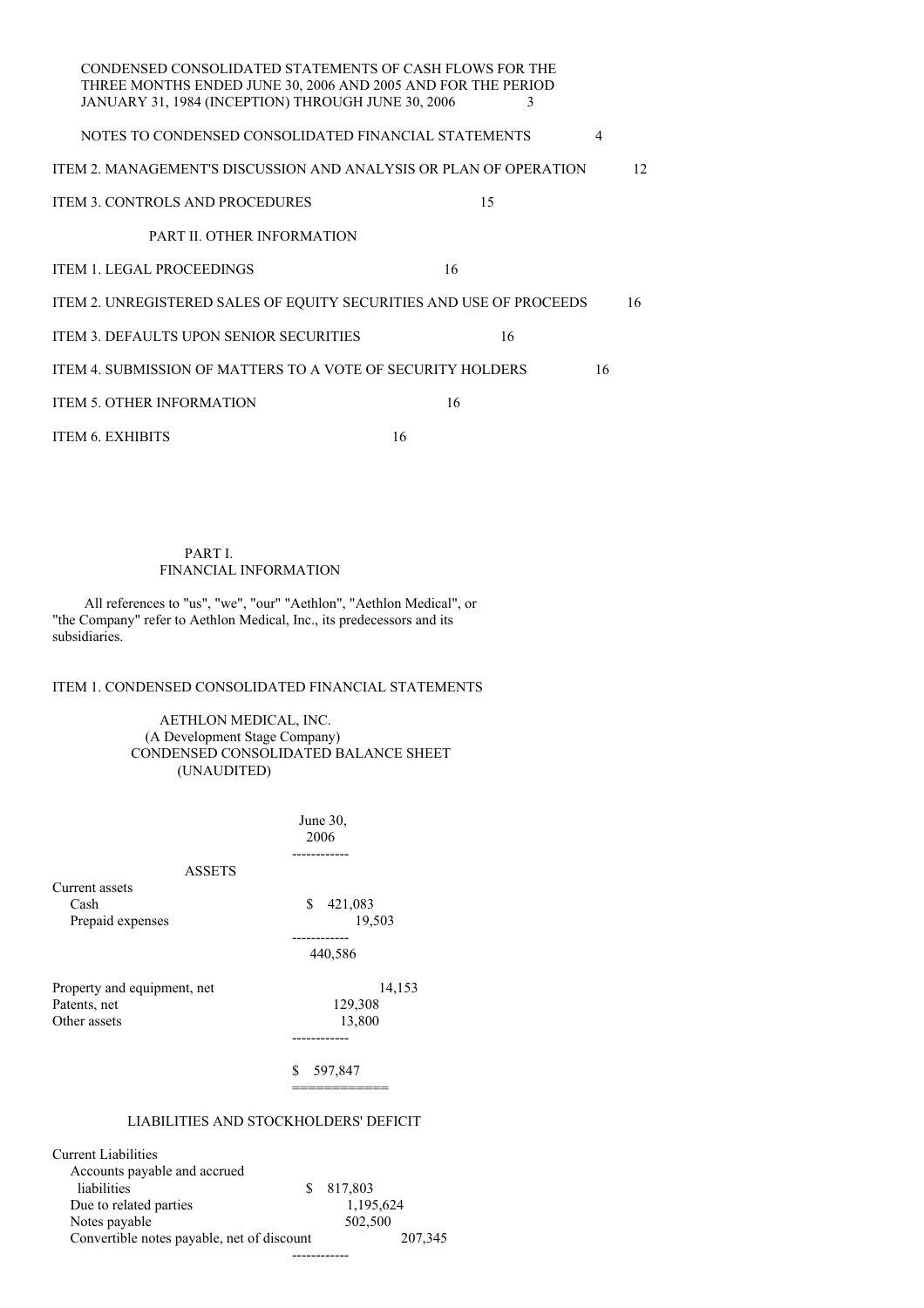Commitments and Contingencies

Stockholders' Deficit Common stock, par value \$0.001 per share; 50,000,000 shares authorized; 25,626,300 shares issued and outstanding 25,626<br>dditional paid-in capital 20,563,219 Additional paid-in capital 20,563,219<br>Deferred consulting fees (32,667) Deferred consulting fees Deficit accumulated during development stage (22,681,603) ------------ (2,125,425) ------------ \$ 597,847 ============

The accompanying notes are an integral part of these condensed consolidated financial statements.

1

<TABLE>

# AETHLON MEDICAL, INC. (A Development Stage Company) CONDENSED CONSOLIDATED STATEMENTS OF OPERATIONS For the Three Months Ended June 30, 2006 and 2005 and For the Period January 31, 1984 (Inception) through June 30, 2006 (UNAUDITED)

|                                                                                                                                                                                                   | Three                 | Three<br>Months Months (INCEPTION)<br>Ended Ended Through<br>June 30, June 30, June 30,<br>2006 2005 2006 | JANUARY 31,<br>1984 |                                        |
|---------------------------------------------------------------------------------------------------------------------------------------------------------------------------------------------------|-----------------------|-----------------------------------------------------------------------------------------------------------|---------------------|----------------------------------------|
| <s></s>                                                                                                                                                                                           | $\langle$ C $\rangle$ | $\langle C \rangle$ $\langle C \rangle$                                                                   |                     |                                        |
| <b>REVENUES</b>                                                                                                                                                                                   |                       |                                                                                                           |                     |                                        |
| Grant income                                                                                                                                                                                      |                       | $\$\quad -\quad \$\quad -\quad \quad \$\quad 1,424,012$                                                   |                     |                                        |
|                                                                                                                                                                                                   |                       |                                                                                                           |                     |                                        |
| Subcontract income - - - 73,746<br>Sale of research and development - - 35                                                                                                                        |                       |                                                                                                           |                     | 35,810                                 |
|                                                                                                                                                                                                   |                       | $  1,533,568$                                                                                             |                     |                                        |
| <b>EXPENSES</b>                                                                                                                                                                                   |                       |                                                                                                           |                     |                                        |
| Professional fees<br>Payroll and related<br>$184,257$<br>$179,090$<br>$7,430,262$<br>General and administrative<br>$117,071$<br>$169,709$<br>$4,549,102$<br>Impormant<br>$1313,253$<br>Impairment |                       | $  1,313,253$<br>-- -- -- --<br>----------- -----------                                                   |                     |                                        |
|                                                                                                                                                                                                   |                       | 501,832 735,069 18,731,256                                                                                |                     |                                        |
| <b>OPERATING LOSS</b>                                                                                                                                                                             |                       |                                                                                                           |                     | $(501,832)$ $(735,069)$ $(17,197,688)$ |
| OTHER (INCOME) EXPENSE<br>Change in fair value of<br>warrant liability<br>Interest and other debt expense 114,663 66,933 4,986,115<br>Interest income - (17,415)<br>Other 2,661 - 155,090         |                       | -----------  -----------  -----------<br>117,324 66,933 5,483,915                                         | $-360,125$          |                                        |
|                                                                                                                                                                                                   |                       |                                                                                                           |                     |                                        |
| <b>NET LOSS</b>                                                                                                                                                                                   |                       | $$ (619, 156) \quad $ (802, 002) \quad $ (22, 681, 603)$                                                  |                     |                                        |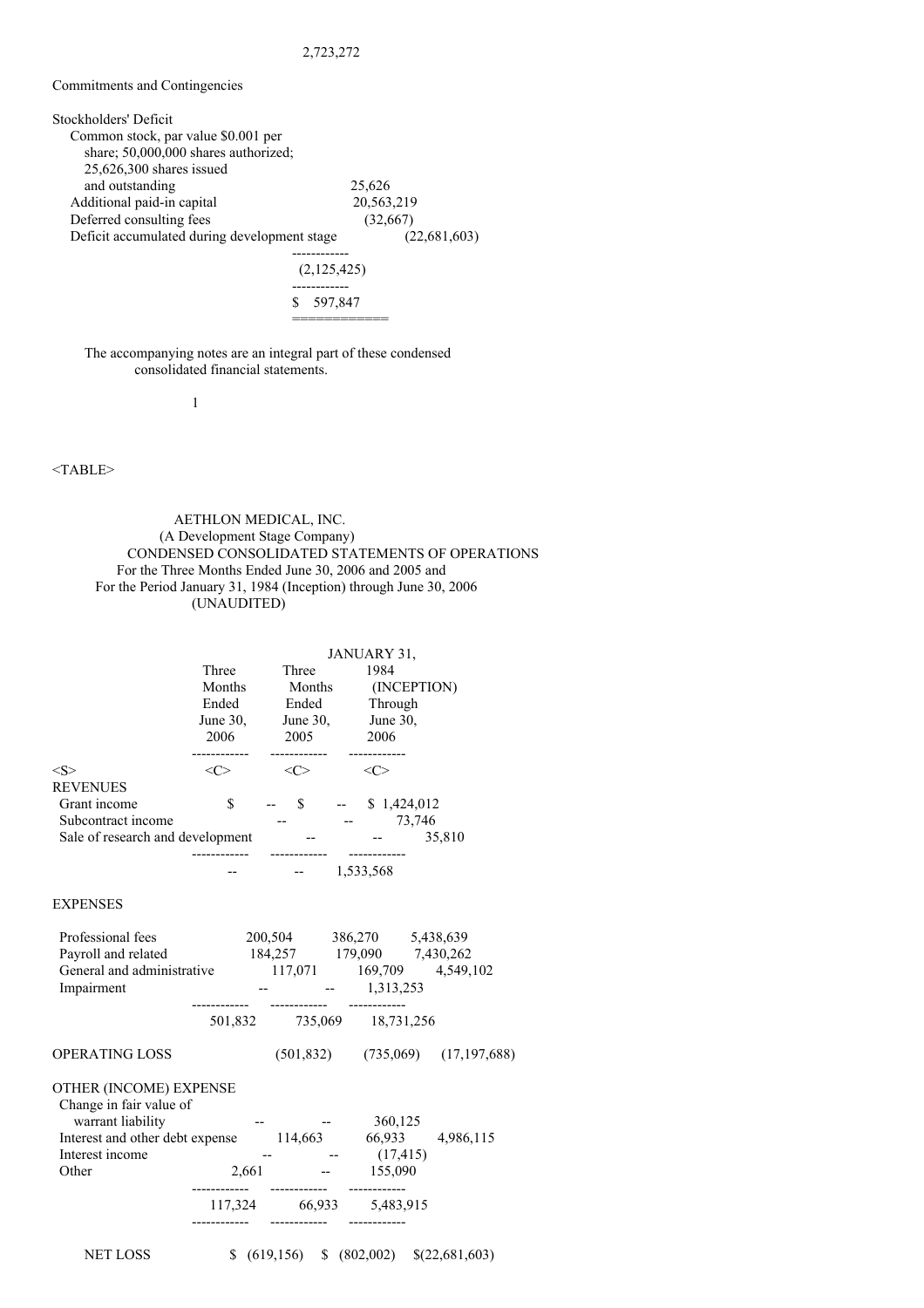BASIC AND DILUTED LOSS PER COMMON SHARE \$ COMMON SHARE \$ (0.02) \$ (0.05) ============ ============

WEIGHTED AVERAGE NUMBER OF COMMON SHARES OUTSTANDING 25,567,776 17,701,182 ============ ============

> The accompanying notes are an integral part of these condensed consolidated financial statements.

> > 2

# AETHLON MEDICAL, INC. (A Development Stage Company) CONDENSED CONSOLIDATED STATEMENTS OF CASH FLOWS For the Three Months Ended June 30, 2006 and 2005 and For the Period January 31, 1984 (Inception) Through June 30, 2006 (UNAUDITED)

============ ============ ============

| Three<br>Months<br>Ended<br>June 30,<br>2006                                        |       | Three<br>Months<br>Ended<br>June $30$ ,<br>2005     | January 31, 1984<br>(Inception)<br>Through<br>June 30,<br>2006 |                                       |
|-------------------------------------------------------------------------------------|-------|-----------------------------------------------------|----------------------------------------------------------------|---------------------------------------|
| CASH FLOWS FROM OPERATING ACTIVITIES                                                |       |                                                     |                                                                |                                       |
| Net loss                                                                            |       |                                                     | $$ (619, 156) \quad $ (802, 002) \quad $ (22, 681, 603)$       |                                       |
| Adjustments to reconcile net loss to net cash                                       |       |                                                     |                                                                |                                       |
| used in operating activities:                                                       |       |                                                     |                                                                |                                       |
| Depreciation and amortization                                                       |       |                                                     |                                                                | 8,307 5,972 992,300                   |
| Amortization of deferred consulting fees                                            |       | 12,250                                              |                                                                | 30,000<br>76,333                      |
| Gain on sale of property and equipment                                              |       |                                                     |                                                                | (13,065)                              |
| Gain on settlement of debt                                                          |       |                                                     |                                                                | (131, 175)                            |
| Loss on settlement of accrued legal liabilities                                     |       |                                                     |                                                                | 142,245<br>4.750                      |
| Stock based compensation<br>Fair market value of warrants issued in connection with |       | 4,750                                               |                                                                |                                       |
| accounts payable and debt                                                           |       |                                                     |                                                                | 2,715,736                             |
| Fair market value of common stock, warrants and                                     |       |                                                     |                                                                |                                       |
| options issued for services                                                         |       |                                                     | 52,466 208,085                                                 | 3,264,468                             |
| Change in fair value of warrant liability                                           |       | $\hspace{0.05cm} -\hspace{0.05cm} -\hspace{0.05cm}$ | $-360,125$                                                     |                                       |
| Intrinsic value of stock options issued to directors                                |       |                                                     | $\sim 100$ km s $^{-1}$                                        | $-424,262$<br>39,489 $1,173,005$      |
| Amortization of debt discounts                                                      |       | 64,980                                              |                                                                |                                       |
| Impairment of patents and patents pending                                           |       |                                                     |                                                                | 416,026                               |
| Impairment of goodwill                                                              |       |                                                     |                                                                | 897,227                               |
| Deferred compensation forgiven                                                      |       |                                                     |                                                                | 217,223                               |
| Changes in operating assets and liabilities:<br>Prepaid expenses                    |       |                                                     | 12,719 (4,388) 142,034                                         |                                       |
| Other assets                                                                        | 3,400 |                                                     | $6,225$ $(13,800)$                                             |                                       |
| Accounts payable and accrued liabilities                                            |       |                                                     | $(44,220)$ 194,754                                             | 1,469,730                             |
| Due to related parties                                                              |       |                                                     | $(43,000)$ 12,688 1,429,125                                    |                                       |
| Net cash used in operating activities                                               |       | ------------                                        |                                                                | $(547,504)$ $(309,177)$ $(9,115,054)$ |
| <b>CASH FLOWS FROM INVESTING ACTIVITIES</b>                                         |       |                                                     |                                                                |                                       |
| Purchases of property and equipment                                                 |       | (7,791)                                             | $\mathcal{L}_{\text{max}}$ and $\mathcal{L}_{\text{max}}$      | (256, 678)                            |
| Acquisition of patents                                                              |       |                                                     |                                                                | (363,833)                             |
| Proceeds from sale of property and equipment                                        |       |                                                     |                                                                | 17,065                                |
| Cash of acquired company                                                            |       |                                                     | ------------                                                   | 10,728                                |
| Net cash used in investing activities                                               |       | (7,791)                                             | $\overline{\phantom{a}}$                                       | (592,718)                             |
| <b>CASH FLOWS FROM FINANCING ACTIVITIES</b>                                         |       |                                                     |                                                                |                                       |
| Proceeds from issuance of notes payable                                             | \$    |                                                     | \$                                                             | 100,000 \$ 1,710,000                  |
| Principal payments of notes payable                                                 |       |                                                     |                                                                | (292, 500)                            |
| Proceeds from issuance of convertible notes payable                                 |       |                                                     |                                                                | 30,000 2,028,000                      |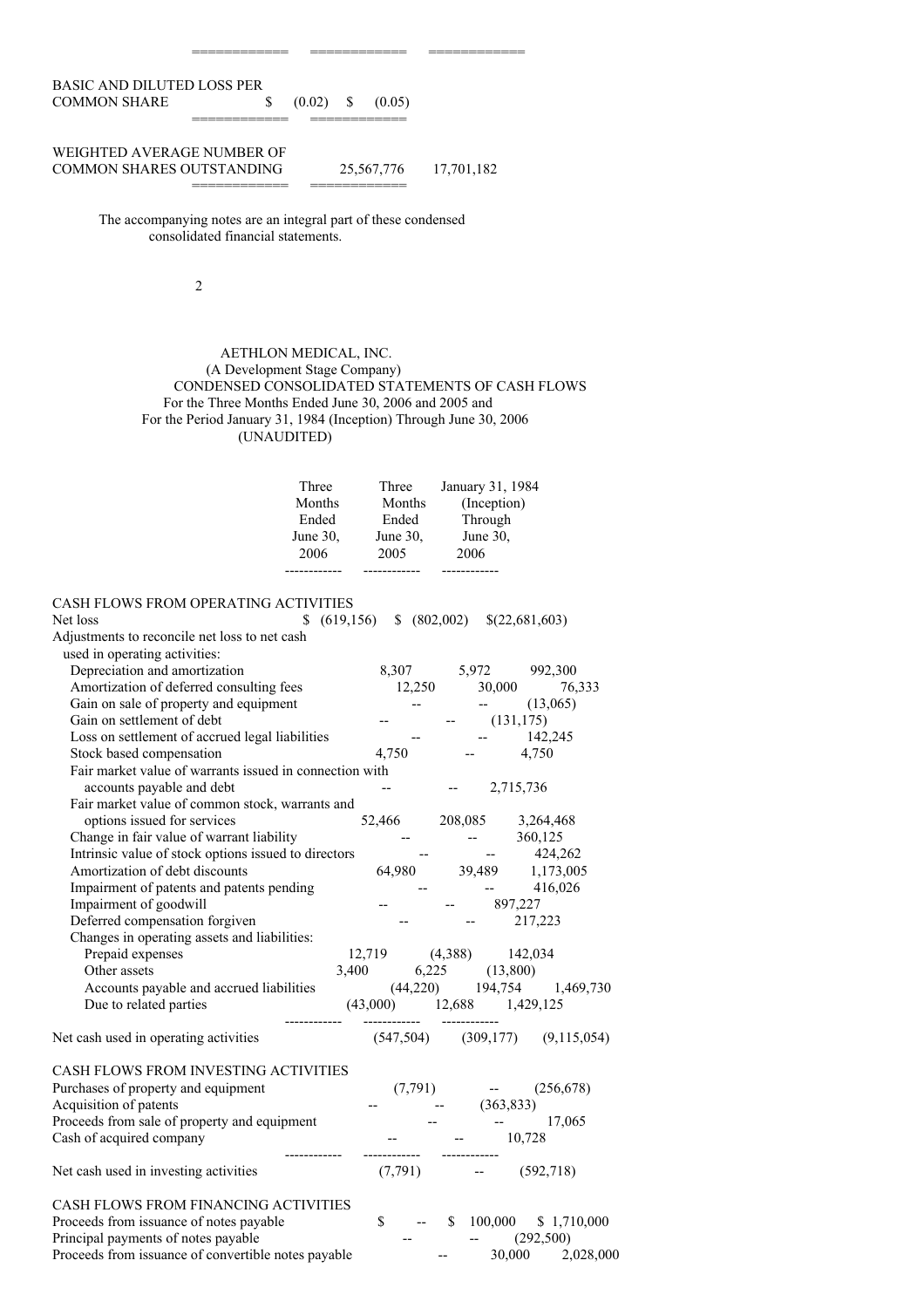| Proceeds from issuance of common stock<br>Professional fees related to registration statement |   |         | 140,001 |                    | 177,600 | (76, 731)  | 6,760,086 |
|-----------------------------------------------------------------------------------------------|---|---------|---------|--------------------|---------|------------|-----------|
| Net cash provided by financing activities                                                     |   | 140,001 |         | 307,600            |         | 10,128,855 |           |
| NET (DECREASE) INCREASE IN CASH<br>CASH - beginning of period                                 |   | 836,377 |         | (415,294)<br>8.625 |         | (1,577)    | 421,083   |
| CASH - end of period                                                                          | S | 421,083 | S       | 7,048              |         | 421,083    |           |

The accompanying notes are an integral part of these condensed consolidated financial statements.

 $<$ /TABLE>

3

AETHLON MEDICAL, INC. (A Development Stage Company) NOTES TO CONDENSED CONSOLIDATED FINANCIAL STATEMENTS June 30, 2006 (UNAUDITED)

# NOTE 1. NATURE OF BUSINESS AND BASIS OF PRESENTATION

Aethlon Medical, Inc. (the "Company") is a development stage therapeutic device company focused on expanding the applications of its Hemopurifier (TM) platform technology, which is designed to rapidly reduce the presence of infectious viruses and other toxins from human blood. In this regard, the Company's core focus is the development of pathogens targeted as potential biological warfare agents, HIV/AIDS, and Hepatitis C. In pre-clinical testing, the Company has published that its HIV-Hemopurifier(TM)removed 55% of HIV from human blood in three hours and in excess of 85% of HIV in twelve hours. Additionally, the HIV-Hemopurifier(TM) captured 90% of gp120, a toxic protein that depletes human immune cells, during a one-hour pre-clinical blood study.

The Hemopurifier(TM) is in the development stage and significant research and testing are still needed to reach commercial viability. Any resulting medical device or process will require approval by the U.S. Food and Drug Administration ("FDA"), and the Company has not yet begun efforts to obtain FDA approval and such approval may take several years. Since some of the Company's patents were issued in the 1980's, they are scheduled to expire in the near future. Thus, such patents may expire before FDA approval is obtained.

The Company is classified as a development stage enterprise under accounting principles generally accepted in the United States of America ("GAAP") and has not generated revenues from its principal operations.

The Company's common stock is quoted on the Over-the-Counter Bulletin Board of the National Association of Securities Dealers under the symbol "AEMD.OB".

The accompanying unaudited condensed consolidated financial statements of the Company have been prepared in accordance with GAAP for interim financial information and with the instructions to Form 10-QSB. Accordingly, they do not include all of the information and footnotes required by GAAP for complete financial statements. In the opinion of management, all adjustments (consisting of normal recurring adjustments) considered necessary for a fair presentation have been included. Operating results for the three-month period ended June 30, 2006 are not necessarily indicative of the results that may be expected for the year ending March 31, 2007. For further information, refer to the Company's Annual Report on Form 10-KSB for the year ended March 31, 2006, which includes audited financial statements and footnotes as of March 31, 2006 and for the years ended March 31, 2005 and 2006.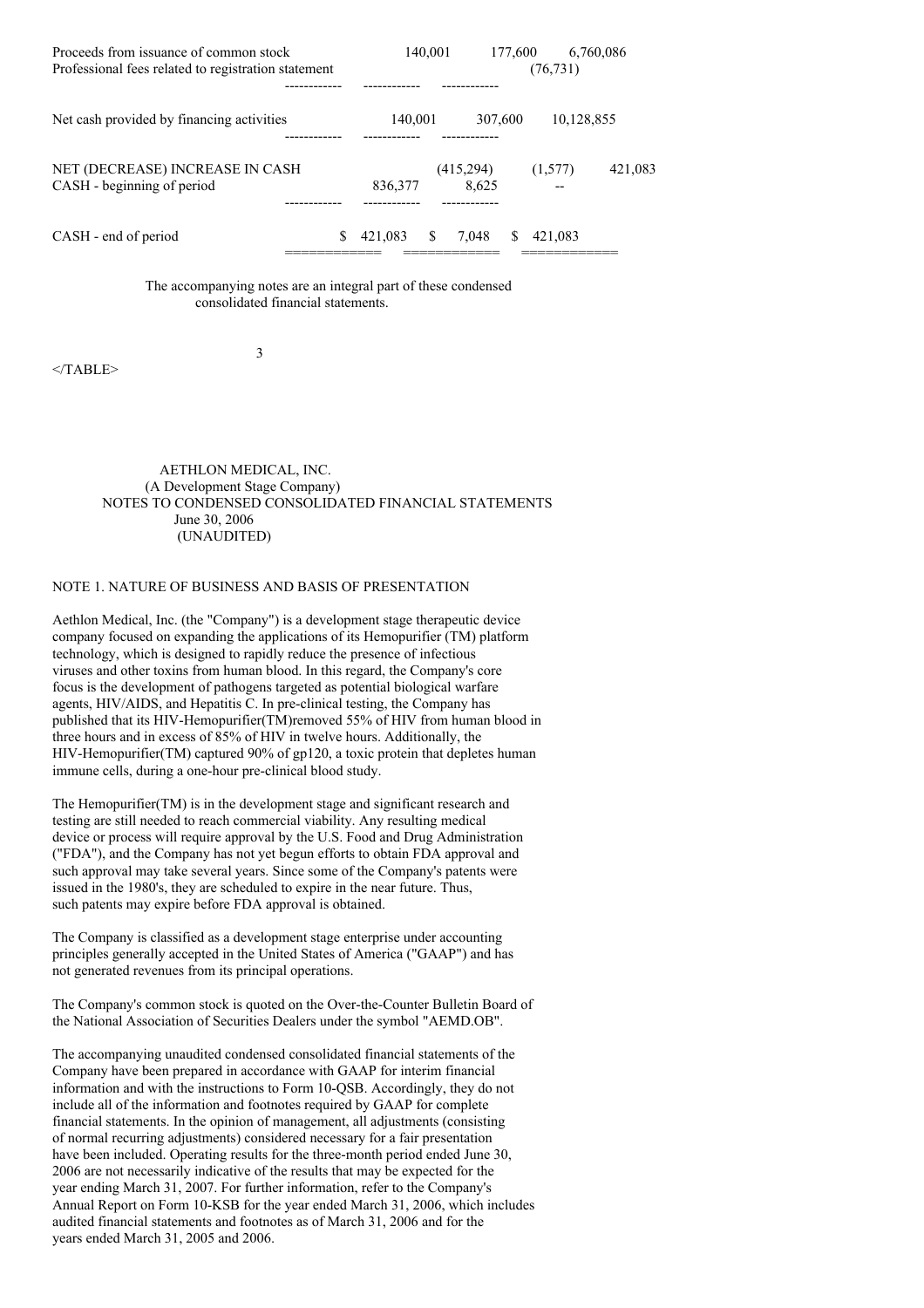### NOTE 2. GOING CONCERN AND LIQUIDITY CONSIDERATIONS

The accompanying condensed consolidated financial statements have been prepared on a going concern basis, which contemplates the realization of assets and the satisfaction of liabilities in the ordinary course of business. The Company has experienced a loss of \$22,681,603 for the period from January 31, 1984 (Inception) through June 30, 2006. The Company has not generated significant revenue or any profit from operations since inception. A substantial amount of additional capital will be necessary to advance the development of the Company's products to the point at which they may become commercially viable. The Company's current plan of operation is to fund the Company's anticipated increased research and development activities and operations for the near future utilizing its existing financing agreement with Fusion Capital Fund II, LLC ("Fusion Capital").

No assurance can be given that the Company will receive any additional funds under the Company's agreement with Fusion Capital however, the Company anticipates that the Fusion Capital financing agreement will satisfy its cash requirements for the foreseeable future. However, due to market conditions, and to assure availability of funding for operations in the long term, the Company may arrange for additional funding, subject to acceptable terms, during the next twelve months.

The condensed consolidated financial statements do not include any adjustments relating to the recoverability of assets that might be necessary should the Company be unable to continue as a going concern. The Company's continuation as a going concern is dependent upon its ability to obtain additional financing as may be required, and generate revenue and operating cash flow to meet its obligations on a timely basis.

# NOTE 3. SUMMARY OF SIGNIFICANT ACCOUNTING POLICIES

The summary of significant accounting policies of the Company presented below is designed to assist the reader in understanding the Company's condensed consolidated financial statements. Such financial statements and related notes are the representations of Company management, who is responsible for their integrity and objectivity. These accounting policies conform to GAAP in all material respects, and have been consistently applied in preparing the accompanying condensed consolidated financial statements.

4

AETHLON MEDICAL, INC. (A Development Stage Company) NOTES TO CONDENSED CONSOLIDATED FINANCIAL STATEMENTS June 30, 2006 (UNAUDITED)

## NOTE 3. SUMMARY OF SIGNIFICANT ACCOUNTING POLICIES (continued)

### PRINCIPLES OF CONSOLIDATION

The accompanying condensed consolidated financial statements include the accounts of Aethlon Medical, Inc. and its inactive legal wholly-owned subsidiaries Aethlon, Inc., Hemex, Inc. and Cell Activation, Inc. ("Cell") (collectively hereinafter referred to as the "Company"). All significant intercompany balances and transactions have been eliminated in consolidation.

# LOSS PER COMMON SHARE

Loss per common share is based on the weighted average number of shares of common stock and common stock equivalents outstanding during the year in accordance with Statement of Financial Accounting Standards ("SFAS") No. 128, "Earnings per Share."

Securities that could potentially dilute basic loss per share (prior to their conversion, exercise or redemption) were not included in the diluted-loss-per-share computation because their effect is anti-dilutive. Had such securities been factored in, an additional 7,133,811 common stock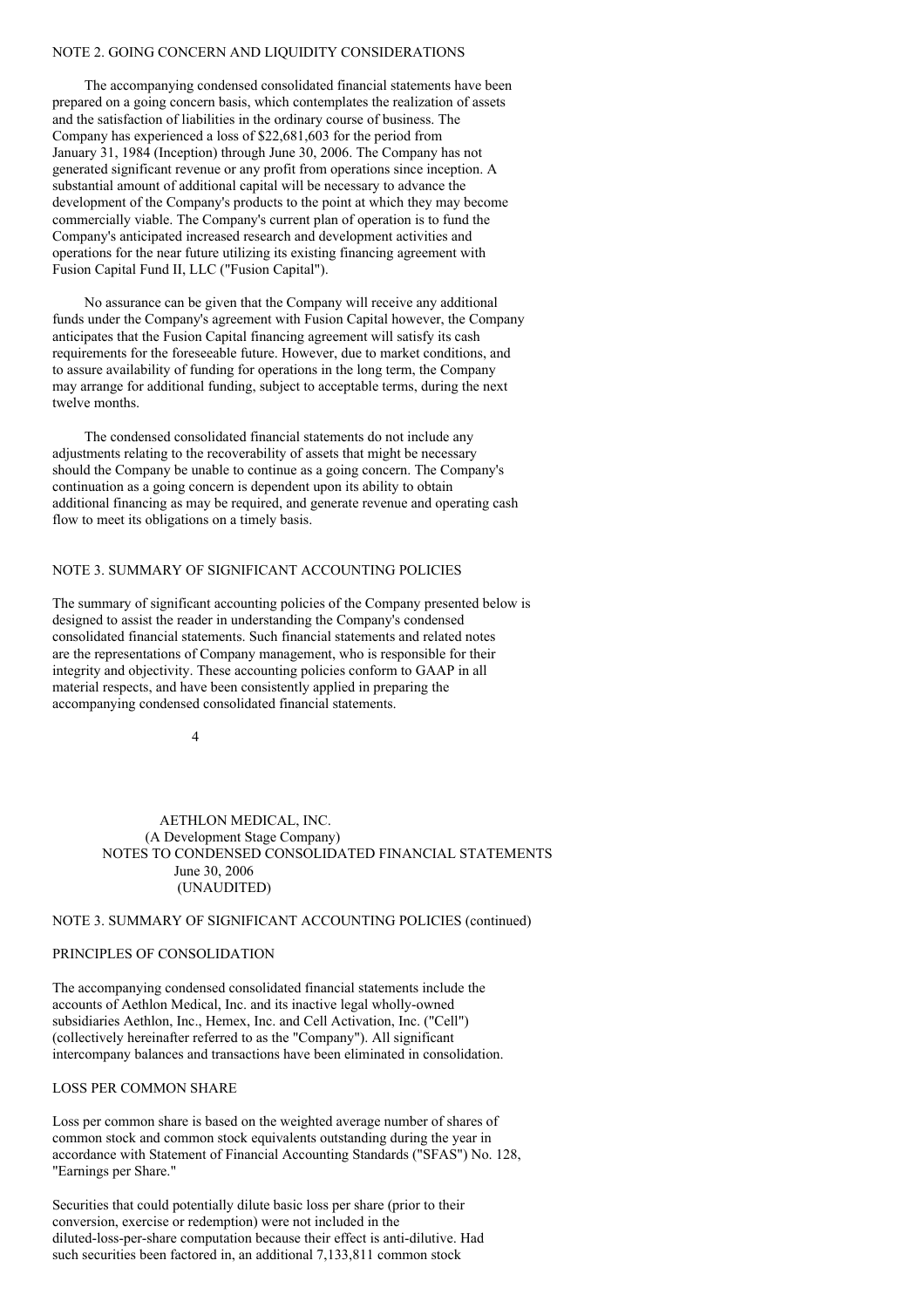equivalents would have been included in the calculation of earnings per share.

#### PATENTS

The Company capitalizes the cost of patents, some of which were acquired, and amortizes such costs over the shorter of the remaining legal life or their estimated economic life, upon issuance of the patent.

#### RESEARCH AND DEVELOPMENT EXPENSES

The Company incurred approximately \$177,107 and \$305,692 of research and development expenses during the three months ended June 30, 2006 and 2005, respectively, which are included in operating expenses in the accompanying condensed consolidated statements of operations.

# EQUITY INSTRUMENTS FOR SERVICES PROVIDED BY OTHER THAN EMPLOYEES

The Company follows SFAS No. 123-R (as interpreted by Emerging Issues Task Force ("EITF") Issue No. 96-18, "ACCOUNTING FOR EQUITY INSTRUMENTS THAT ARE ISSUED TO OTHER THAN EMPLOYEES FOR ACQUIRING, OR IN CONJUNCTION WITH SELLING, GOODS OR SERVICES") ("EITF No. 96-18") to account for transactions involving goods and services provided by third parties where the Company issues equity instruments as part of the total consideration. Pursuant to paragraph 7 of SFAS No. 123-R, the Company accounts for such transactions using the fair value of the consideration received (i.e. the value of the goods or services) or the fair value of the equity instruments issued, whichever is more reliably measurable.

The Company applies EITF No. 96-18, in transactions, when the value of the goods and/or services are not readily determinable and (1) the fair value of the equity instruments is more reliably measurable and (2) the counterparty receives equity instruments in full or partial settlement of the transactions, using the following methodology:

- (a) For transactions where goods have already been delivered or services rendered, the equity instruments are issued on or about the date the performance is complete (and valued on the date of issuance).
- (b) For transactions where the instruments are issued on a fully vested, non-forfeitable basis, the equity instruments are valued on or about the date of the contract.
- (c) For any transactions not meeting the criteria in (a) or (b) above, the Company re-measures the consideration at each reporting date based on its then current stock value.

# IMPAIRMENT OR DISPOSAL OF LONG-LIVED ASSETS

The Company follows SFAS No. 144, "ACCOUNTING FOR THE IMPAIRMENT OF LONG-LIVED ASSETS AND FOR LONG-LIVED ASSETS TO BE DISPOSED OF" ("SFAS No. 144") addresses financial accounting and reporting for the impairment or disposal of long-lived assets. SFAS No. 144 requires that long-lived assets be reviewed for impairment whenever events or changes in circumstances indicate that their carrying amounts may not be recoverable. If the cost basis of a long-lived asset is greater than the projected future undiscounted net cash flows from such asset (excluding interest), an impairment loss is recognized. Impairment losses are calculated as the difference between the cost basis of an asset and its estimated fair value. SFAS No. 144 also requires companies to separately report discontinued operations and extends that reporting requirement to a component of an entity that either has been disposed of (by sale, abandonment or in a distribution to owners) or is classified as held for sale. Assets to be disposed of are reported at the lower of the carrying amount or the estimated fair value less costs to sell, if any. Management noted no impairment indicators requiring review for impairment at or during the three months ended June 30, 2006.

5

AETHLON MEDICAL, INC. (A Development Stage Company) NOTES TO CONDENSED CONSOLIDATED FINANCIAL STATEMENTS June 30, 2006 (UNAUDITED)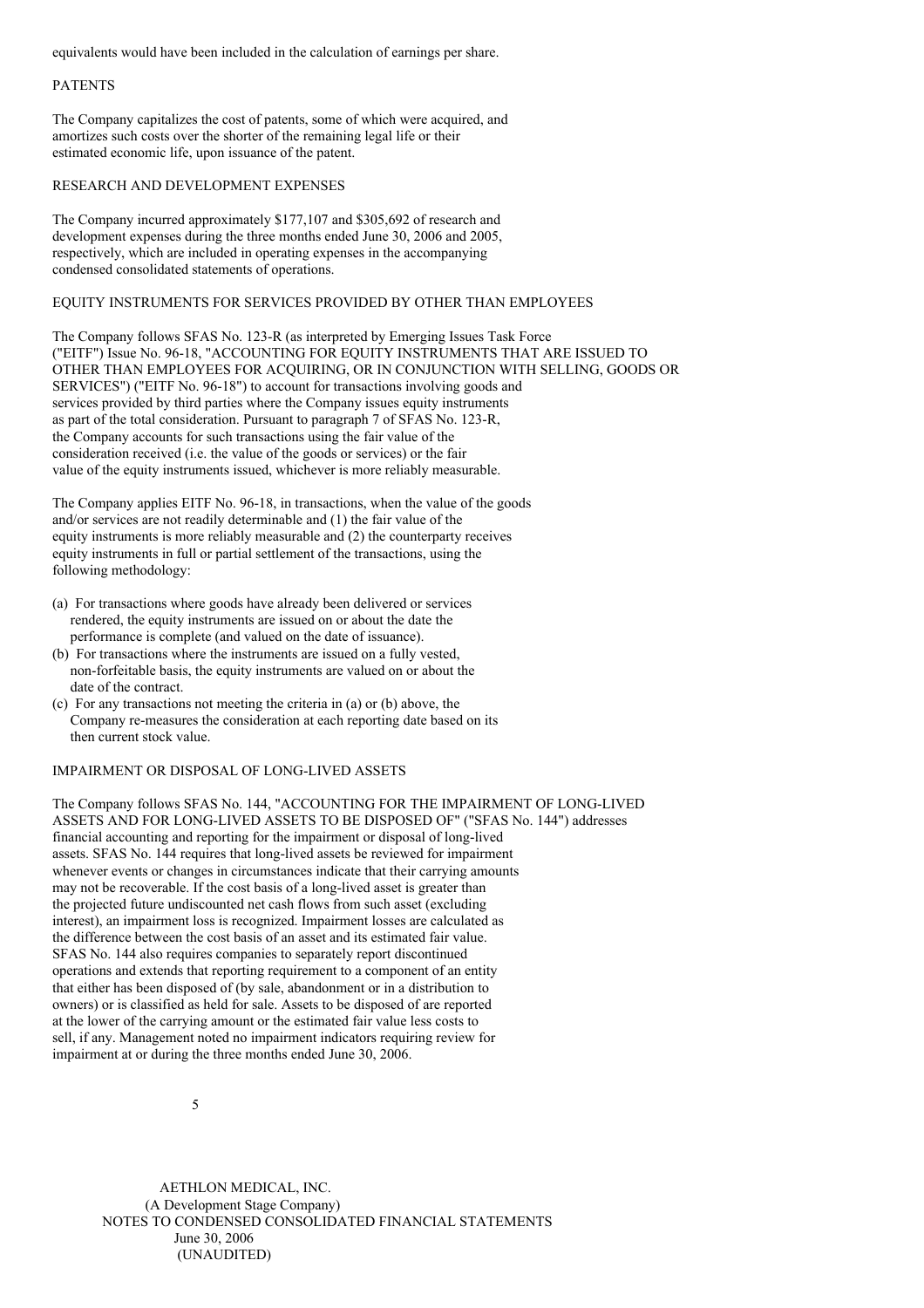#### NOTE 3. SUMMARY OF SIGNIFICANT ACCOUNTING POLICIES (continued)

# BENEFICIAL CONVERSION FEATURE OF CONVERTIBLE NOTES PAYABLE

The convertible feature of certain notes payable provides for a rate of conversion that is below market value. Such feature is normally characterized as a "beneficial conversion feature" ("BCF"). Pursuant to EITF No. 98-5, "ACCOUNTING FOR CONVERTIBLE SECURITIES WITH BENEFICIAL CONVERSION FEATURES OR CONTINGENTLY ADJUSTABLE CONVERSION RATIO" and EITF Issue No. 00-27, "APPLICATION OF EITF ISSUE NO. 98-5 TO CERTAIN CONVERTIBLE INSTRUMENTS," the estimated fair value of the BCF is recorded in the consolidated financial statements as a discount from the face amount of the notes. Such discounts are amortized to interest expense over the term of the notes.

# DERIVATIVE LIABILITIES

The Company evaluates free-standing instruments (or embedded derivatives) indexed to its common stock to properly classify such instruments within equity or as liabilities in its financial statements, pursuant to the requirements of the EITF No. 00-19, "Accounting for Derivative Financial Instruments Indexed to, and Potentially Settled in, a Company's Own Stock," EITF No. 01-06, "The Meaning of Indexed to a Company's Own Stock," EITF No. 05-04, "The Effect of a Liquidated Damages Clause on a Freestanding Financial Instrument Subject to EITF No. 00-19," and Statement of Financial Accounting Standards ("SFAS") No. 133, "Accounting for Derivative Instruments and Hedging Activities," as amended. The Company's policy is to settle instruments indexed to its common shares on a first-in- first-out basis.

The Company accounts for the effects of registration rights and related liquidated damages pursuant to EITF No. 05-04, View C, subject to EITF No. 00-19. Pursuant to EITF No. 05-04, View C, liquidated damages payable in cash or stock are accounted for as a separate derivative, which requires a periodical valuation of its fair value and a corresponding recognition of liabilities associated with such derivative. The Company accounts for certain embedded conversion features and free-standing warrants pursuant to SFAS No. 133 and EITF No. 00-19, which require corresponding recognition of liabilities associated with such derivatives at their fair values and changes in fair values to be charged to earnings.

# CLASSIFICATION OF WARRANT ISSUANCE

In connection with the issuance of its 10% Series A Convertible Promissory Notes, the Company has an obligation to issue warrants upon conversion of the notes, which are convertible at any time at the discretion of the noteholders (see Note 4). The obligation to issue the warrants meets the criteria of an embedded derivative to be bifurcated pursuant to SFAS No. 133, "ACCOUNTING FOR DERIVATIVE INSTRUMENTS AND HEDGING ACTIVITIES" ("SFAS No. 133"), as amended. Under this transaction, the Company is obligated to and has registered for resale the common shares underlying the warrants. At June 30, 2006, the Company has sufficient registered shares to settle the exercise of warrants. As a result, at June 30, 2006, the embedded derivative associated with this warrant obligation meets the scope exception of paragraph 11 (a) of SFAS No. 133. If such were not the case, these warrants would need to be classified as a liability. The classification of these warrants will be evaluated at each reporting date.

# STOCK BASED COMPENSATION

Effective April 1, 2006, the Company adopted the provisions of SFAS No. 123-R, "Share-Based Payment," ("SFAS No. 123-R"). SFAS No. 123-R requires employee stock options and rights to purchase shares under stock participation plans to be accounted for under the fair value method and requires the use of an option pricing model for estimating fair value. Accordingly, share-based compensation is measured at the grant date, based on the fair value of the award. The Company previously accounted for awards granted under its equity incentive plan under the intrinsic value method prescribed by Accounting Principles Board Opinion No. 25, "ACCOUNTING FOR STOCK ISSUED TO EMPLOYEES," and related interpretations, and provided the required pro forma disclosures prescribed by SFAS No. 123, "ACCOUNTING FOR STOCK BASED COMPENSATION," as amended. The exercise price of options is generally equal to the market price of the Company's common stock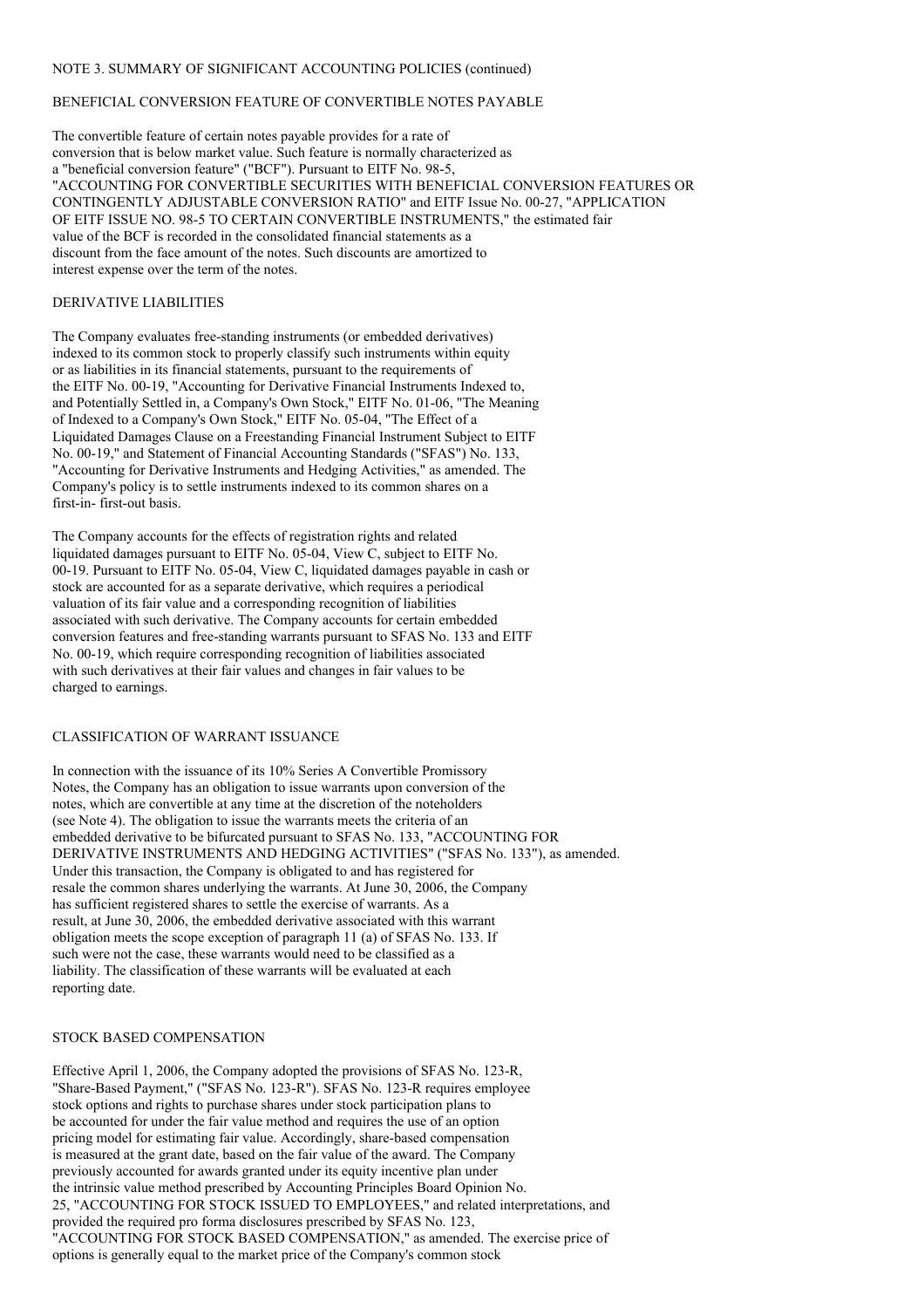(defined as the closing price as quoted on the Over-the-Counter Bulletin Board administered by Nasdaq) on the date of grant. Accordingly, no share-based compensation was recognized in the financial statements for the three months ended June 30, 2005. Under the modified prospective method of adoption for SFAS No. 123-R, the compensation cost recognized by the Company beginning April 1, 2006 includes (a) compensation cost for all equity incentive awards granted prior to, but not yet vested as of April 1, 2006, based on the grant-date fair value estimated in accordance with the original provisions of SFAS No. 123, and (b) compensation cost for all equity incentive awards granted subsequent to April 1, 2006, based on the grant-date fair value estimated in accordance with the provisions of SFAS No. 123-R.

From time to time, the Company's Board of Directors grants common share purchase options or warrants to selected directors, officers, employees, consultants and advisors in payment of goods or services provided by such persons on a stand-alone basis outside of any of the Company's formal stock plans. The terms of these grants are individually negotiated and generally expire within five years from the grant date.

In August 2000, the Company adopted the 2000 Stock Option Plan ("Stock Option Plan"), which was approved by its stockholders in September 2000. The Stock Option Plan provides for the issuance of up to 500,000 options to purchase shares of common stock. Such options can be incentive options or nonstatutory options, and may be granted to employees, directors and consultants. The Stock Option Plan has limits as to the eligibility of those stockholders who own more than 10% of Company stock, as defined. The options granted pursuant to the Stock Option Plan may have exercise prices of no less than 100% of fair market value of the Company's common stock at the date of grant (incentive options), or no less than 75% of fair market value of such stock at the date of grant (nonstatutory). At June 30, 2006, the Company had granted 47,500 options under the 2000 Stock Option Plan of which 15,000 had been forfeited, with 467,500 available for future issuance. All of these options vested prior to the adoption of FAS 123-R.

6

AETHLON MEDICAL, INC. (A Development Stage Company) NOTES TO CONDENSED CONSOLIDATED FINANCIAL STATEMENTS June 30, 2006 (UNAUDITED)

#### NOTE 3. SUMMARY OF SIGNIFICANT ACCOUNTING POLICIES (continued)

The effects of share-based compensation resulting from the application of SFAS No. 123-R to options granted outside of the Company's Stock Option Plan resulted in an expense of \$4,750 for the quarter ended June 30, 2006. This expense was recorded as stock compensation included in payroll and related expenses in the accompanying June 30, 2006 condensed consolidated statement of operations. Share-based compensation recognized as a result of the adoption of SFAS No. 123-R as well as pro forma disclosures according to the original provisions of SFAS No. 123 for periods prior to the adoption of SFAS No. 123-R use the Binomial Lattice option pricing model for estimating fair value of options granted.

The following table summarizes the effect of share-based compensation resulting from the application of SFAS No. 123-R to options granted:

|                                                                               | Three Months Ended<br>June 30, 2006 |  |  |  |
|-------------------------------------------------------------------------------|-------------------------------------|--|--|--|
| Payroll and related                                                           | (4,750)                             |  |  |  |
| Net share-based compensation effect<br>in net loss from continuing operations | (4,750)                             |  |  |  |
| Basic and diluted loss per common share                                       | (0.00)                              |  |  |  |

In accordance with SFAS No. 123-R, the Company adjusts share-based compensation on a quarterly basis for changes to the estimate of expected award forfeitures based on actual forfeiture experience. The effect of adjusting the forfeiture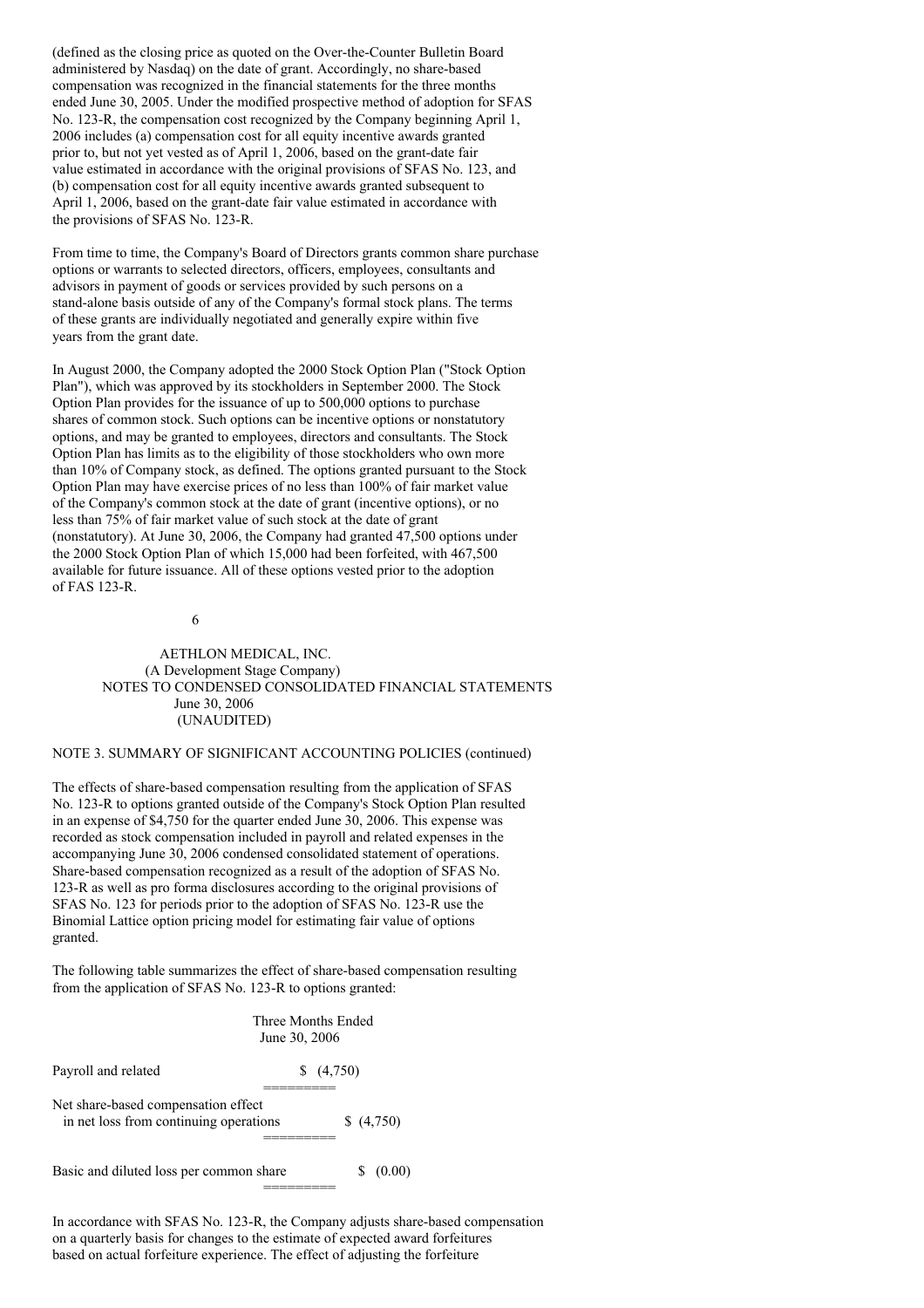rate for all expense amortization after March 31, 2006 is recognized in the period the forfeiture estimate is changed. The effect of forfeiture adjustments in the first quarter of fiscal 2007 was insignificant.

Pro forma information required under SFAS No. 123 for periods prior to fiscal 2007 as if the Company had applied the fair value recognition provisions of SFAS No. 123 to options granted under and outside of the Company's equity incentive plans was as follows:

| Three Months Ended |
|--------------------|
|                    |
|                    |
|                    |
|                    |

| Net loss as reported                                                                           | \$ (802,002) |
|------------------------------------------------------------------------------------------------|--------------|
| Less: Total stock-based employee compensation<br>expense determined under the Binomial Lattice |              |
| option pricing model, net of tax                                                               |              |
|                                                                                                |              |
| Pro forma net loss                                                                             | \$ (802,002) |
|                                                                                                |              |
|                                                                                                |              |
| Basic and diluted loss per common share:                                                       |              |
| As reported                                                                                    |              |

| Pro forma | $\frac{1}{2}$ (0.05) |  |
|-----------|----------------------|--|
|           |                      |  |

Pro forma compensation expense reported in the above table is generally based on the vesting provisions in the related stock option grants. Since the requisite service period for all options granted prior to April 1, 2005 had been completed prior to such date, there is no pro forma compensation expense to disclose for the three months ended June 30, 2005, as reflected in the above table. The following weighted average assumptions were used as applicable in the above tables:

|                                                                                     | Three Months Ended<br>June 30     |                          |  |  |
|-------------------------------------------------------------------------------------|-----------------------------------|--------------------------|--|--|
|                                                                                     | 2006                              | 2005                     |  |  |
| Annual dividends<br>Expected volatility<br>Risk free interest rate<br>Expected life | zero<br>72%<br>4.18%<br>4.7 years | N/A<br>N/A<br>N/A<br>N/A |  |  |

<sup>7</sup>

### AETHLON MEDICAL, INC. (A Development Stage Company) NOTES TO CONDENSED CONSOLIDATED FINANCIAL STATEMENTS June 30, 2006 (UNAUDITED)

## NOTE 3. SUMMARY OF SIGNIFICANT ACCOUNTING POLICIES (continued)

The expected volatility is based on the historical volatility. The expected life of options granted is based on the "simplified method" described in the SEC's Staff Accounting Bulletin No. 107 due to changes in the vesting terms and contractual life of current option grants compared to the Company's historical grants. Options outstanding that have vested and are expected to vest as of June 30, 2006 are as follows:

> Weighted Weighted Average Average Remaining Aggregate Number of Exercise Contractual Intrinsic Shares Price Term in Years Value (1)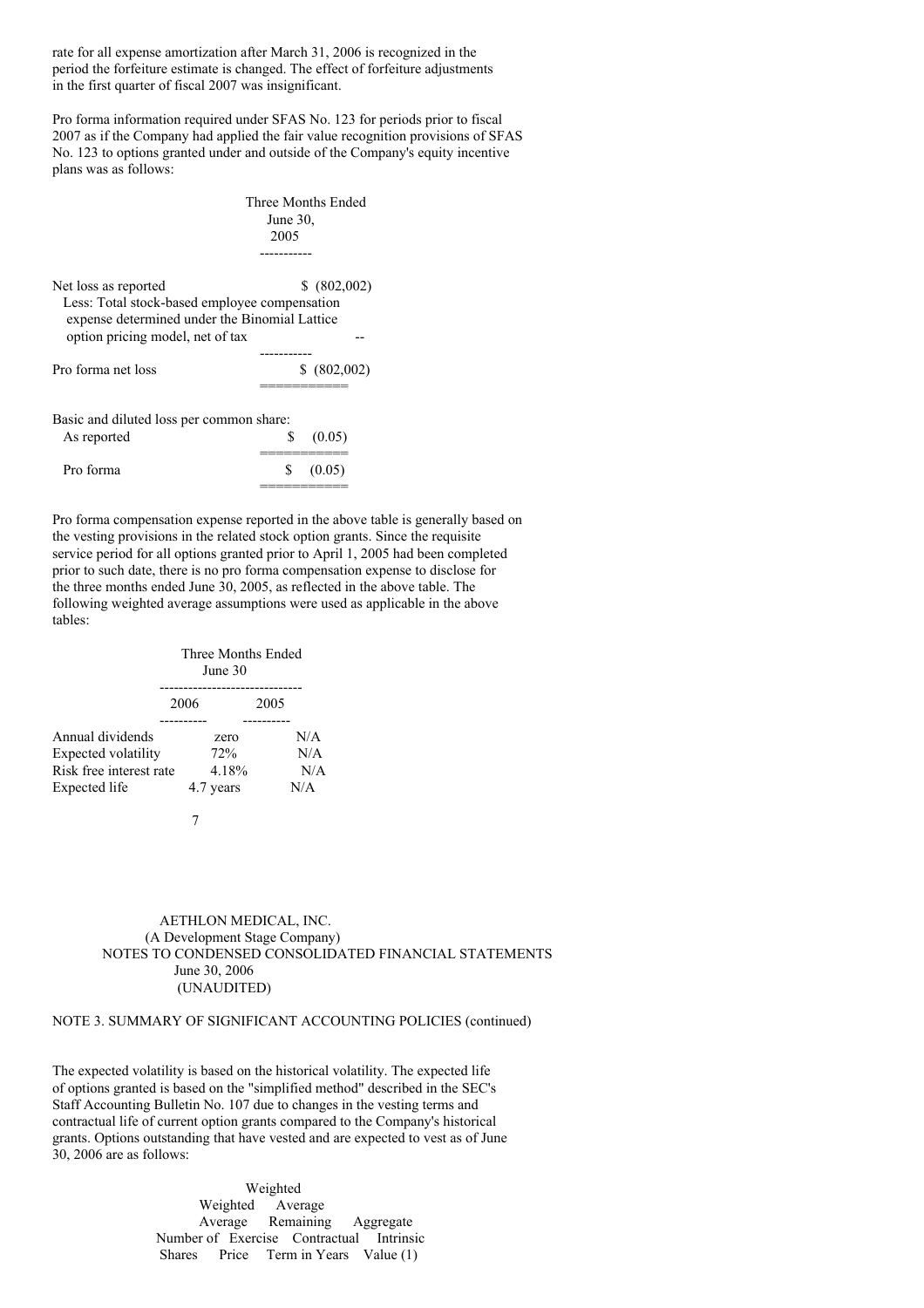| Vested           | 7,135,518 \$ 0.39    | 0.23 | 6.12      | $-$       |
|------------------|----------------------|------|-----------|-----------|
| Expected to vest | 1,877,267            |      | 4.60      | \$168,954 |
| Total            | -------<br>9,012,785 |      | \$168,954 |           |

- --------------------------- --------- -------- ------------- ---------

(1) These amounts represent the difference between the exercise price and \$0.32, the closing market price of the Company's common stock on June 30, 2006 as quoted on the Over-the-Counter Bulletin Board under the symbol "AEMD.OB" for all in-the-money options outstanding.

Options outstanding that are expected to vest are net of estimated future forfeitures in accordance with the provisions of SFAS No. 123-R, which are estimated when compensation costs are recognized. Additional information with respect to stock option activity is as follows:

| <b>Outstanding Options</b>                                                                                       |                                                                                                                       |  |  |  |  |  |
|------------------------------------------------------------------------------------------------------------------|-----------------------------------------------------------------------------------------------------------------------|--|--|--|--|--|
|                                                                                                                  | Shares<br>Weighted Aggregate<br>Available Number of Average Intrinsic<br>Shares Exercise Price Value (1)<br>for Grant |  |  |  |  |  |
| March 31, 2006                                                                                                   | 467,500 9,012,785 \$ 0.38<br>\$3,875,498                                                                              |  |  |  |  |  |
| Grants<br>Exercises<br>Cancellations                                                                             |                                                                                                                       |  |  |  |  |  |
| June 30, 2006                                                                                                    | 467,500 9,012,785 \$ 0.38<br>\$168,954                                                                                |  |  |  |  |  |
| Options exerciseable at:<br>$\mathbf{1} \mathbf{1}$ $\mathbf{1}$ $\mathbf{2} \mathbf{1}$ $\mathbf{2} \mathbf{2}$ | $\overline{z}$ 10 $\overline{z}$ 10 $\overline{z}$ 0.00                                                               |  |  |  |  |  |

| March 31, 2006 | 7,135,518 | \$ 0.39 |  |
|----------------|-----------|---------|--|
| June 30, 2006  | 7,135,518 | \$ 0.39 |  |

(1) Represents the difference between the exercise price and the March 31, 2006 or June 30, 2006 market price of the Company's common stock, which was \$0.81 and \$0.32, respectively.

### INCOME TAXES

Under SFAS No. 109, "ACCOUNTING FOR INCOME TAXES," deferred tax assets and liabilities are recognized for the future tax consequences attributable to the difference between the consolidated financial statements and their respective tax basis. Deferred income taxes reflect the net tax effects of (a) temporary differences between the carrying amounts of assets and liabilities for financial reporting purposes and the amounts reported for income tax purposes, and (b) tax credit carryforwards. The Company records a valuation allowance for deferred tax assets when, based on management's best estimate of taxable income (if any) in the foreseeable future, it is more likely than not that some portion of the deferred tax assets may not be realized.

# RECENT ACCOUNTING PRONOUNCEMENTS

In June 2005, the FASB issued SFAS No. 154, "ACCOUNTING CHANGES AND ERROR CORRECTIONS, A REPLACEMENT OF APB OPINION NO. 20 AND SFAS NO. 3." ("SFAS No. 154") The statement applies to all voluntary changes in accounting principles, and changes the requirements for accounting for and reporting of a change in accounting principle. The Company does not believe the adoption of SFAS No. 154 will have a material impact on the Company's financial statements.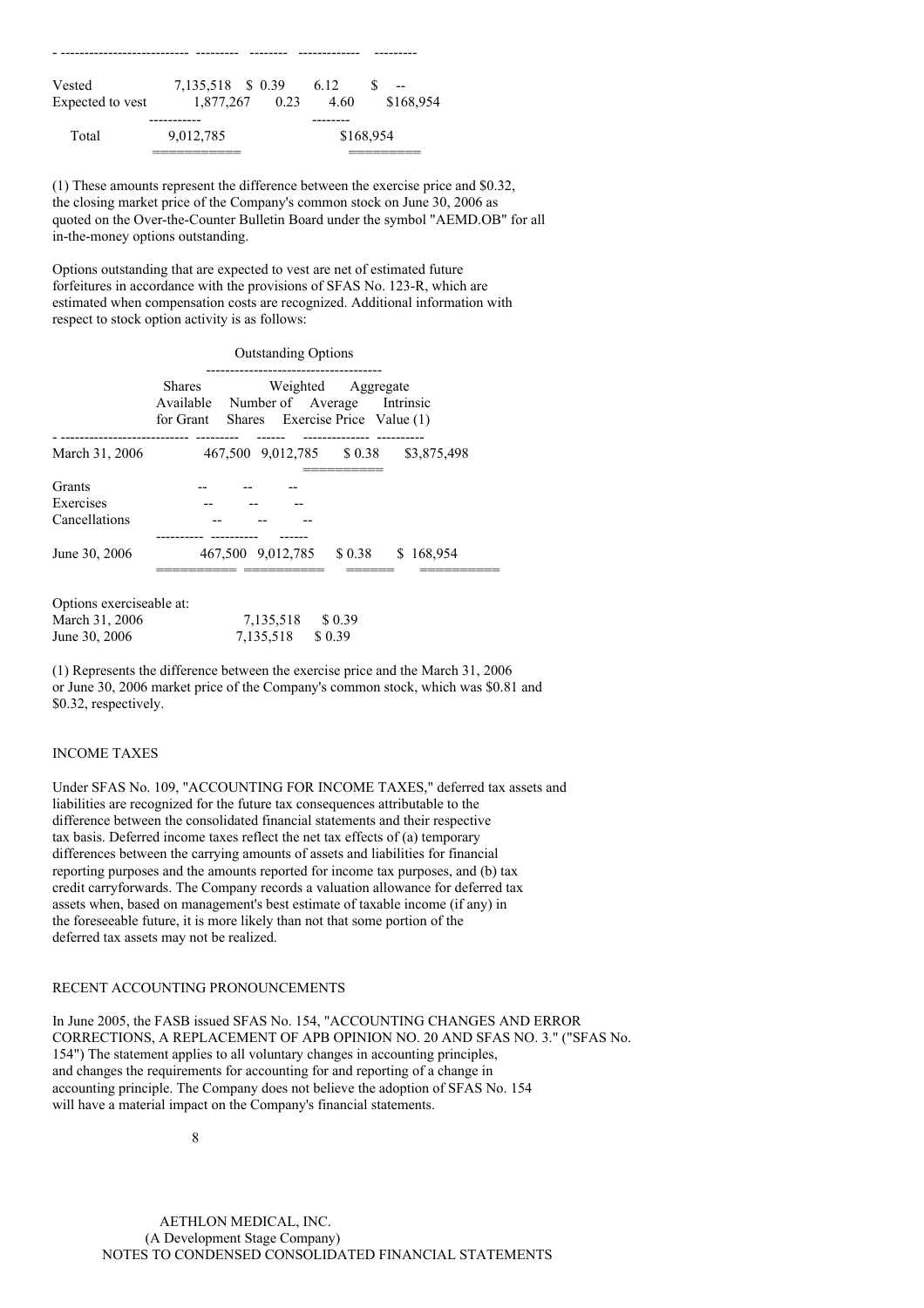#### June 30, 2006 (UNAUDITED)

# NOTE 3. SUMMARY OF SIGNIFICANT ACCOUNTING POLICIES (continued)

In February 2006, the FASB issued SFAS No. 155 entitled "Accounting for Certain Hybrid Financial Instruments," ("SFAS No. 155") an amendment of SFAS No. 133 ("Accounting for Derivative Instruments and Hedging Activities") ("SFAS 133") and SFAS No. 140 ("Accounting for Transfers and Servicing of Financial Assets and Extinguishments of Liabilities") ("SFAS 140"). In this context, a hybrid financial instrument refers to certain derivatives embedded in other financial instruments. SFAS No. 155 permits fair value re-measurement of any hybrid financial instrument that contains an embedded derivative that otherwise would require bifurcation under SFAS No. 133. SFAS No. 155 also establishes a requirement to evaluate interests in securitized financial assets in order to identify interests that are either freestanding derivatives or "hybrids" which contain an embedded derivative requiring bifurcation. In addition, SFAS No. 155 clarifies which interest/principal strips are subject to SFAS No. 133, and provides that concentrations of credit risk in the form of subordination are not embedded derivatives. SFAS No. 155 amends SFAS No. 140 to eliminate the prohibition on a qualifying special-purpose entity from holding a derivative financial instrument that pertains to a beneficial interest other than another derivative. When SFAS No. 155 is adopted, any difference between the total carrying amount of the components of a bifurcated hybrid financial instrument and the fair value of the combined "hybrid" must be recognized as a cumulative-effect adjustment of beginning deficit/retained earnings.

SFAS No. 155 is effective for all financial instruments acquired or issued after the beginning of an entity's first fiscal year that begins after September 15, 2006. Earlier adoption is permitted only as of the beginning of a fiscal year, provided that the entity has not yet issued any annual or interim financial statements for such year. Restatement of prior periods is prohibited. The Company has not determined the impact of SFAS No. 155 on its future consolidated financial statements.

# NOTE 4. NOTES PAYABLE

At June 30, 2006, the Company had \$502,500 in principal amount of notes payable outstanding with 12 noteholders.

The Company is currently in default on \$502,500 of amounts owed under various unsecured notes payable and is currently seeking other financing arrangements to retire all past due notes. At June 30, 2006 the Company had accrued interest in the amount of \$290,066 associated with these defaulted notes payable.

At June 30, 2006, the Company had \$1,000,000 in principal amount of convertible notes payable outstanding, net of \$792,655 discount, held by 4 noteholders (the 10% Series A Convertible Notes). The \$792,655 discount is comprised of \$62,780 in unamortized BCF discount and \$729,875 in unamortized discount attributable to the valuation of warrant rights associated with the issuance of the convertible notes.

### NOTE 5. EQUITY TRANSACTIONS

In April 2006, the Company issued 3,782 shares of common stock pursuant to the Company's S-8 registration statement covering the Company's 2003 Consultant Stock Plan at \$0.79 per share in payment for regulatory affairs consulting services to the Company valued at \$3,000 based on the value of the services.

In April 2006, the Company issued 25,601 shares of common stock pursuant to the Company's S-8 registration statement covering the Company's 2003 Consultant Stock Plan at \$0.50 per share in payment for past due rents owed by the Company valued at \$12,801 based on the value of the services.

In April 2006, the Company issued 6,313 shares of common stock pursuant to the Company's S-8 registration statement covering the Company's 2003 Consultant Stock Plan at \$0.79 per share in payment for regulatory affairs consulting services to the Company valued at \$5,000 based on the value of the services.

In April 2006, the Company issued 10,000 shares of common stock pursuant to the Company's S-8 registration statement covering the Company's 2003 Consultant Stock Plan at \$0.50 per share in payment for regulatory affairs consulting services to the Company valued at \$5,000 based on the value of the services.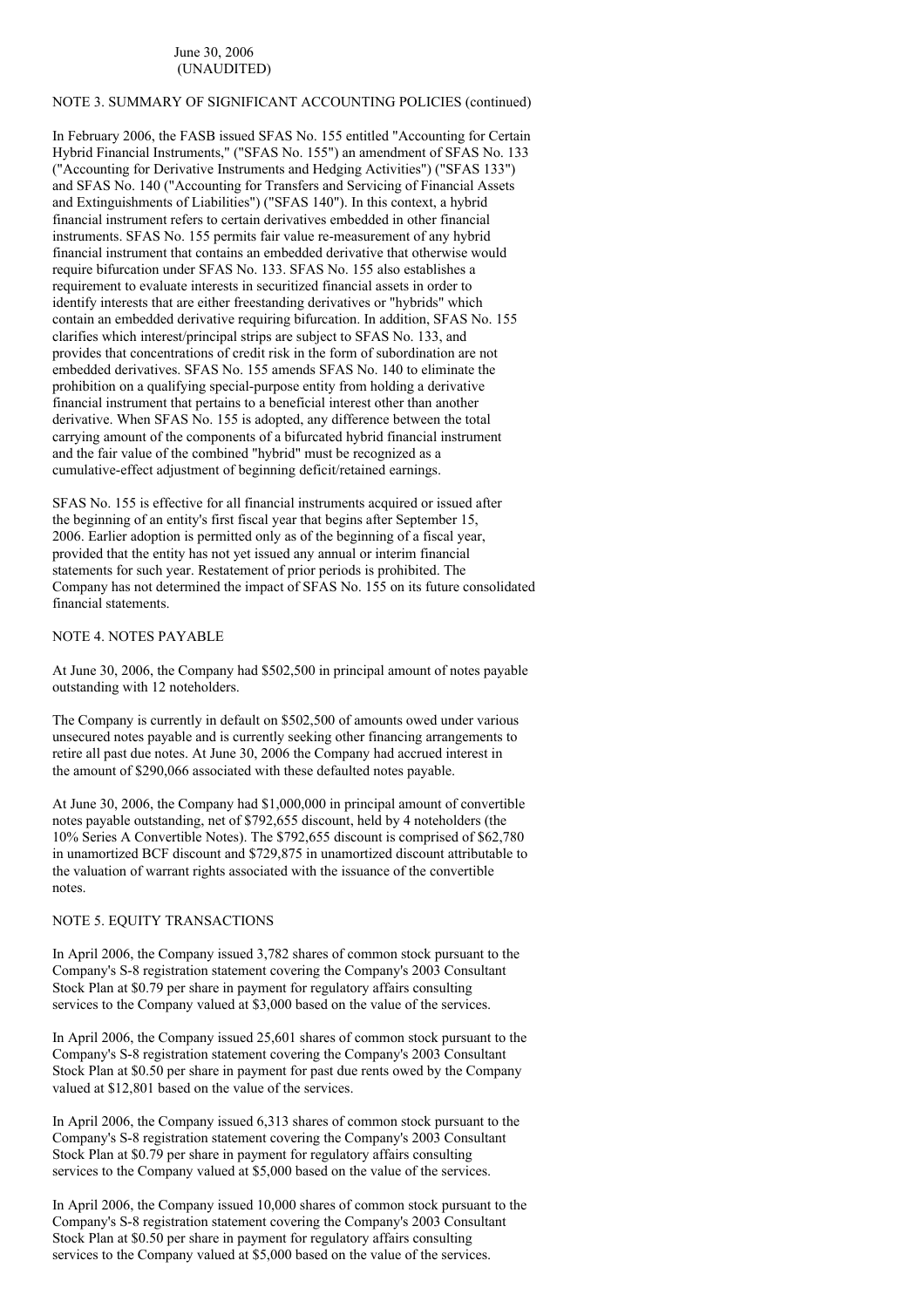In April 2006, the Company issued 14,563 shares of common stock pursuant to the Company's S-8 registration statement covering the Company's 2003 Consultant Stock Plan at \$0.29 per share in payment for regulatory affairs consulting services to the Company valued at \$4,165 based on the value of the services.

In April 2006, the Company issued 3,086 shares of restricted common stock at \$0.81 per share in payment for investor relations valued at \$2,500 based on the value of the services.

 $\overline{Q}$ 

# AETHLON MEDICAL, INC. (A Development Stage Company) NOTES TO CONDENSED CONSOLIDATED FINANCIAL STATEMENTS June 30, 2006 (UNAUDITED)

# NOTE 5. EQUITY TRANSACTIONS (continued)

During April 2006, the Company issued 209,679 shares of common stock at prices between \$0.57 and \$0.74 per share to Fusion Capital under its \$6,000,000 common stock purchase agreement for net cash proceeds totaling \$140,002. These shares are registered pursuant to the Company's Form SB-2 registration statement effective December 7, 2004.

In April 2006, the Company repaid a \$25,000 15% promissory notes, including accrued interest of \$18,750, through the issuance of 107,759 restricted common shares at \$0.406 per share to an accredited individual investor.

In May 2006, the Company issued 8,532 shares of common stock pursuant to the Company's S-8 registration statement covering the Company's 2003 Consultant Stock Plan at \$0.59 per share in payment for regulatory affairs consulting services to the Company valued at \$5,000 based on the value of the services.

In May 2006, the Company issued 5,703 shares of common stock pursuant to the Company's S-8 registration statement covering the Company's 2003 Consultant Stock Plan at \$0.53 per share in payment for regulatory affairs consulting services to the Company valued at \$3,000 based on the value of the services.

In May 2006, the Company issued 4,545 shares of restricted common stock at \$0.55 per share in payment for investor relations valued at \$2,500 based on the value of the services.

In June 2006, the Company issued 8,681 shares of common stock pursuant to the Company's S-8 registration statement covering the Company's 2003 Consultant Stock Plan at \$0.58 per share in payment for regulatory affairs consulting services to the Company valued at \$5,000 based on the value of the services.

In June 2006, the Company issued 5,703 shares of common stock pursuant to the Company's S-8 registration statement covering the Company's 2003 Consultant Stock Plan at \$0.53 per share in payment for regulatory affairs consulting services to the Company valued at \$3,000 based on the value of the services.

In June 2006, the Company issued 3,363 shares of common stock pursuant to the Company's S-8 registration statement covering the Company's 2003 Consultant Stock Plan at \$0.45 per share in payment for regulatory affairs consulting services to the Company valued at \$1,500 based on the value of the services.

# NOTE 6. COMMITMENTS AND CONTINGENCIES

# LEGAL MATTERS

From time to time, claims are made against the Company in the ordinary course of business, which could result in litigation. Claims and associated litigation are subject to inherent uncertainties and unfavorable outcomes could occur, such as monetary damages, fines, penalties or injunctions prohibiting the Company from selling one or more products or engaging in other activities. The occurrence of an unfavorable outcome in any specific period could have a material adverse effect on the Company's results of operations for that period or future periods.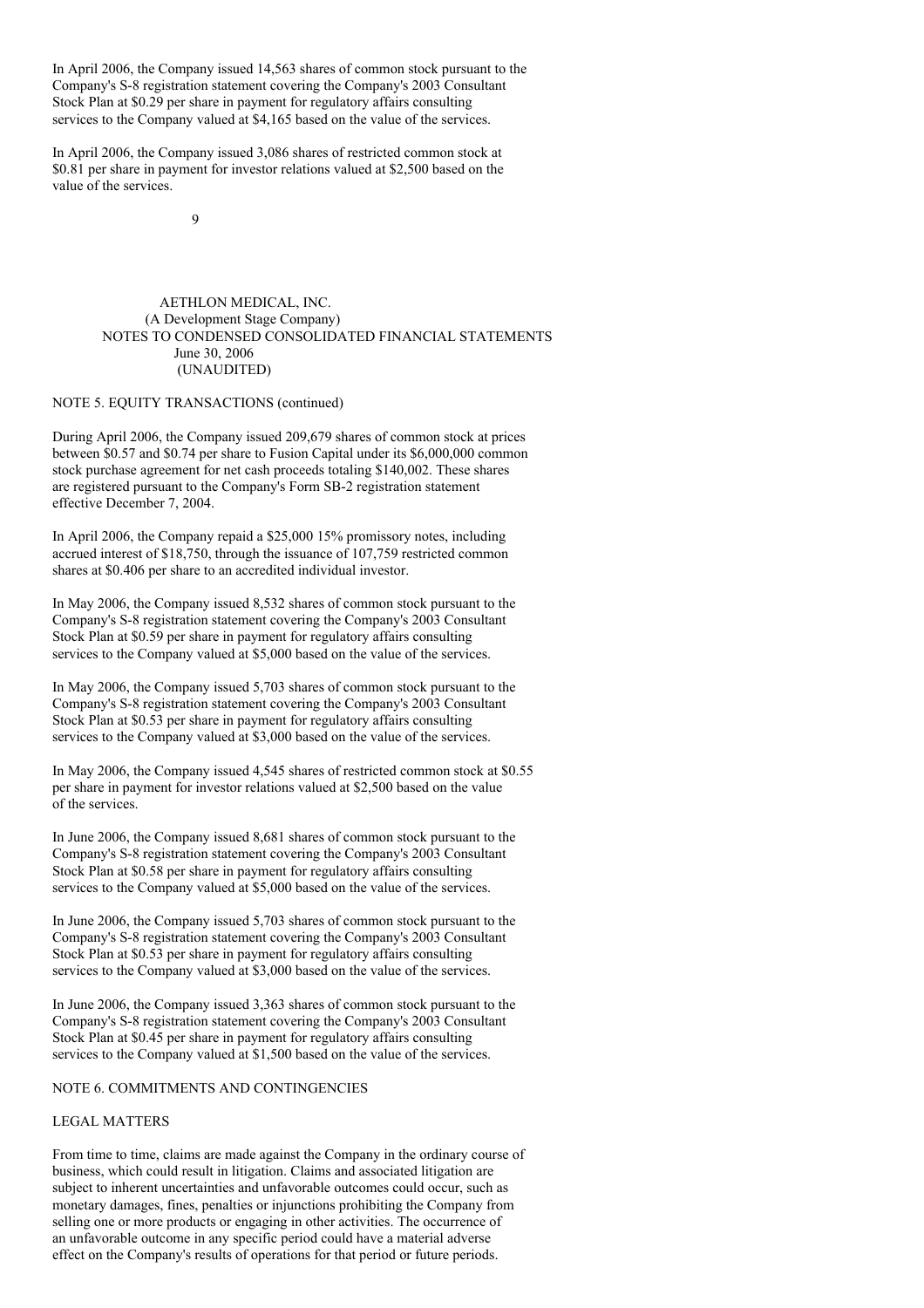The Company is not presently a party to any pending or threatened legal proceedings.

# REGISTRATION RIGHTS AGREEMENT

In January, 2006 the Company registered the common stock for resale underlying the warrants to be issued upon conversion of its 10% Series A Convertible Notes (the "Series A Notes"). Upon the occurrence of certain events, as defined, including if (i) after a registration statement has been declared effective, such registration statement ceases to be effective at any time prior to the end of the effectiveness period without being succeeded with an amendment within 10 business days of such registration elapsing or by subsequent registration statement filed with and declared effective by the SEC (ii) the common stock is delisted or suspended from trading on an exchange, the Company shall pay liquidated damages in cash of 1% of the original principal amount of the Series A Notes. For each month that the event has not been cured, the Company shall pay 1.5 % in cash of the original principal balance of the Series A Notes. If the Company fails to pay liquidated damages timely within seven days, the Company shall be obligated to pay interest thereon at 12% per annum, accruing daily. At the option of the Company, shares may be issued instead of cash for such liquidated damages based upon the conversion price, then in effect. At June 30, 2006, the Company had an effective registration statement covering these obligations. Accordingly, no value was ascribed to the registration rights agreement obligation as the likelihood of an event triggering liquidated damages is deemed to be remote at June 30, 2006. The Company will re-evaluate this obligation at each reporting date in accordance with SFAS No. 133.

10

AETHLON MEDICAL, INC. (A Development Stage Company) NOTES TO CONDENSED CONSOLIDATED FINANCIAL STATEMENTS June 30, 2006 (UNAUDITED)

# NOTE 7. SUBSEQUENT EVENTS

In July 2006, the Company issued 8,721 shares of common stock pursuant to the Company's S-8 registration statement covering the Company's 2003 Consulting Stock Plan at \$0.34 per share in payment for regulatory affairs consulting services to the Company valued at \$3,000.

In July 2006, the Company issued 10,684 shares of common stock pursuant to the Company's S-8 registration statement covering the Company's 2003 Consulting Stock Plan at \$0.47 per share in payment for regulatory affairs consulting services to the Company valued at \$5,000.

In July 2006, the Company issued 6,250 shares of restricted common stock at \$0.40 per share in payment for investor relations services to the Company valued at \$2,500.

In July 2006, the Company issued 7,813 shares of restricted common stock at \$0.32 per share in payment for investor relations services to the Company valued at \$2,500.

In July 2006, the Company issued 8,721 shares of common stock pursuant to the Company's S-8 registration statement covering the Company's 2003 Consulting Stock Plan at \$0.34 per share in payment for regulatory affairs consulting services to the Company valued at \$3,000.

In July 2006, the Company issued 132,765 shares of common stock pursuant to the Company's S-8 registration statement covering the Company's 2003 Consulting Stock Plan at \$0.37 per share in payment for regulatory affairs consulting services to the Company valued at \$48,858.

In July 2006, the Company issued 14,535 shares of common stock pursuant to the Company's S-8 registration statement covering the Company's 2003 Consulting Stock Plan at \$0.34 per share in payment for regulatory affairs consulting services to the Company valued at \$5,000.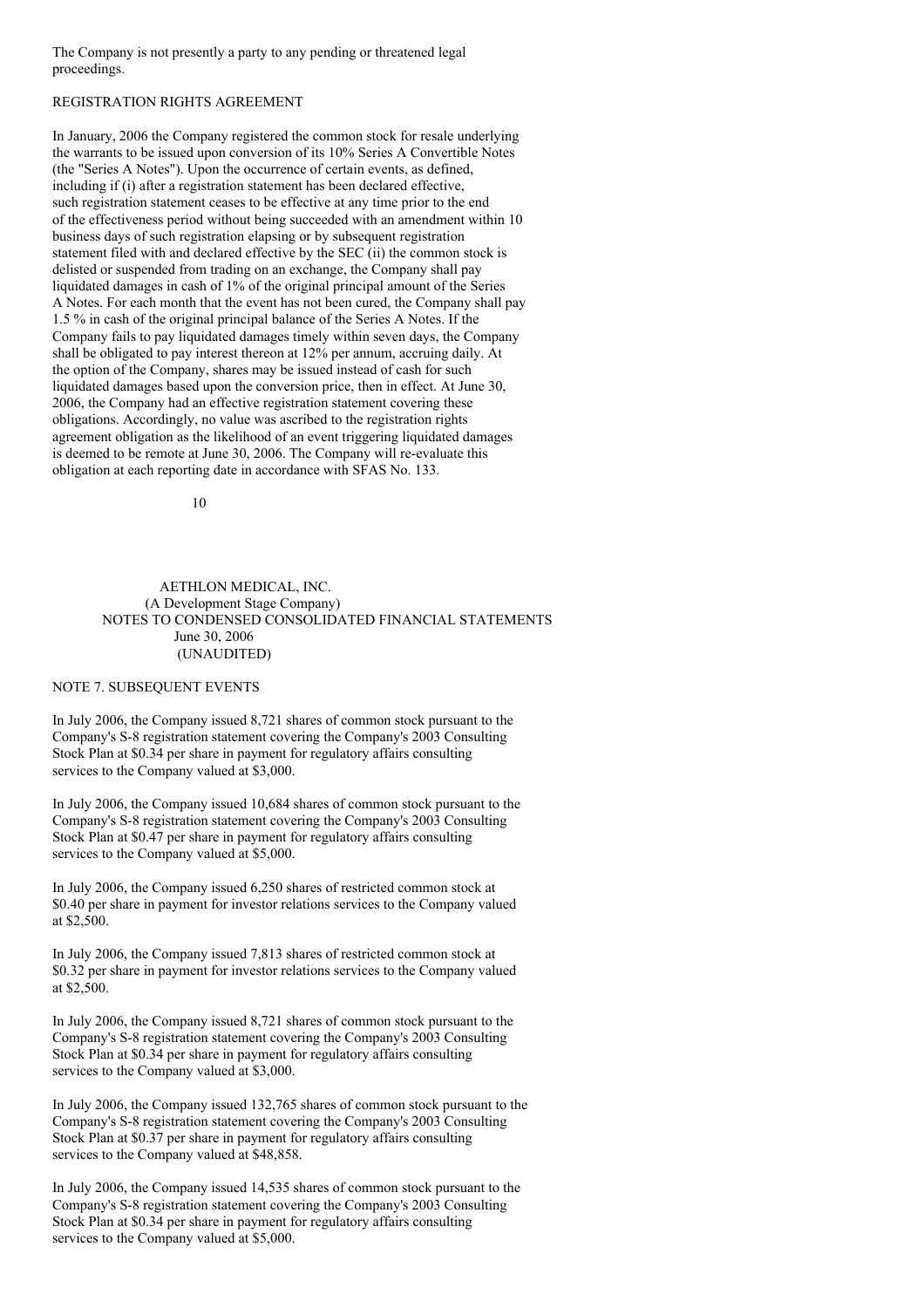# ITEM 2. MANAGEMENT'S DISCUSSION AND ANALYSIS OR PLAN OF OPERATION

The following discussion of Aethlon Medical's financial condition and results of operations should be read in conjunction with, and is qualified in its entirety by the condensed consolidated financial statements and notes thereto, included in Item 1 in this Quarterly Report on Form 10-QSB. This item contains forward-looking statements that involve risks and uncertainties. Actual results may differ materially from those indicated in such forward-looking statements.

### FORWARD LOOKING STATEMENTS

All statements, other than statements of historical fact, included in this Form 10-QSB are, or may be deemed to be, "forward-looking statements" within the meaning of Section 27A of the Securities Act of 1933, as amended ("the Securities Act"), and Section 21E of the Exchange Act. Such forward-looking statements involve assumptions, known and unknown risks, uncertainties and other factors which may cause the actual results, performance, or achievements of Aethlon Medical, Inc. ("the Company") to be materially different from any future results, performance, or achievements expressed or implied by such forward looking statements contained in this Form 10-QSB. Such potential risks and uncertainties include, without limitation, completion of the Company's capital-raising activities, FDA approval of the Company's products, other regulations, patent protection of the Company's proprietary technology, product liability exposure, uncertainty of market acceptance, competition, technological change, and other risk factors detailed herein and in other of the Company's filings with the Securities and Exchange Commission. The forward-looking statements are made as of the date of this Form 10-QSB, and the Company assumes no obligation to update the forward-looking statements, or to update the reasons actual results could differ from those projected in such forward-looking statements.

#### THE COMPANY

We are a developmental stage medical device company focused on expanding the applications of our Hemopurifier (TM) platform technology which is designed to rapidly reduce the presence of infectious viruses and other toxins from human blood. As such, we focus on developing therapeutic devices to treat acute viral conditions brought on by pathogens targeted as potential biological warfare agents and chronic viral conditions including HIV/AIDS and Hepatitis-C. The Hemopurifier (tm) combines the established scientific technologies of hemodialysis and affinity chromatography as a means to mimic the immune system's response of clearing viruses and toxins from the blood before cell and organ infection can occur. The Hemopurifier (tm) cannot cure these afflictions but can lower viral loads and allow compromised immune systems to overcome otherwise serious or fatal medical conditions.

#### WHERE YOU CAN FIND MORE INFORMATION

We are subject to the informational requirements of the Securities Exchange Act and must file reports, proxy statements and other information with the SEC. The reports, information statements and other information we file with the Commission can be inspected and copied at the Commission Public Reference Room, 450 Fifth Street, N.W. Washington, D.C. 20549. You may obtain information on the operation of the Public Reference Room by calling the SEC at (800) SEC-0330. The Commission also maintains a Web site (http://www.sec.gov) that contains reports, proxy, and information statements and other information regarding registrants, like us, which file electronically with the Commission. Our headquarters are located at 3030 Bunker Hill Street, Suite 4000, San Diego, California 92109. Our telephone number is 858/459-7800. Our Web site is maintained at http://www.aethlonmedical.com.

Our common stock is traded on the OTCBB under the symbol "AEMD.OB".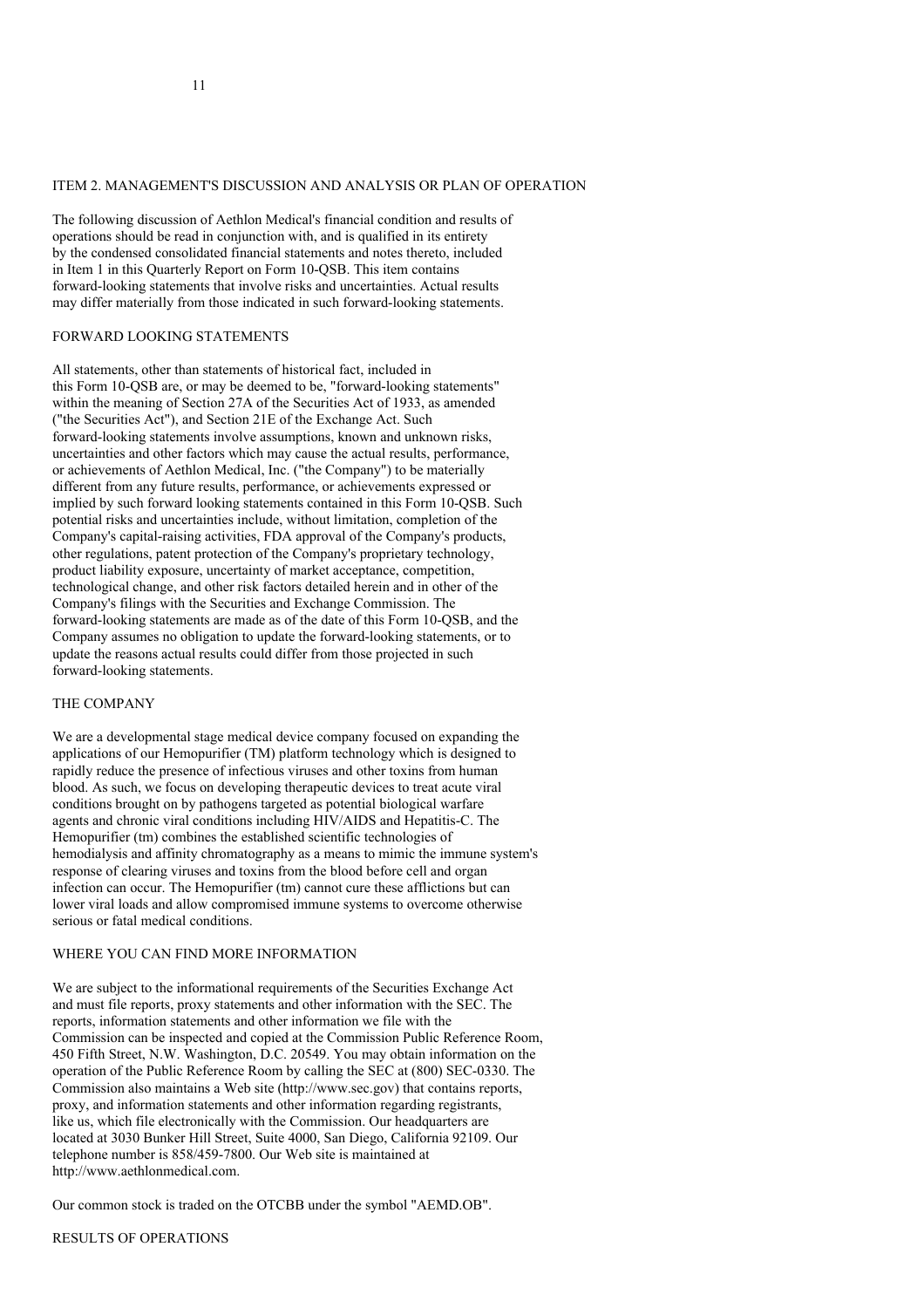### THE THREE MONTHS ENDED JUNE 30, 2006 COMPARED TO THE THREE MONTHS ENDED JUNE 30, 2005.

# OPERATING EXPENSES

Consolidated operating expenses were \$501,832 for the three months ended June 30, 2006, versus \$735,069 for the comparable period one year ago. This represents an absolute dollar decrease of \$233,237 or approximately 32% as compared to the prior time period. This difference is comprised of reductions in professional fees and general and administrative expenses of approximately \$185,766 and \$52,637, respectively, offset by a slight increase in payroll expense of \$417.

Professional fees decreased by \$185,766 or approximately 48% from the prior period one year ago. The primary reason for this was a decrease in legal expense of \$201,732 and a decrease in public relations expense of \$21,106 offset by a \$33,418 increase in scientific consulting expense and a net \$3,654 increase in all other professional expenses. The significant decrease in legal expense results from the comparatively high legal expense in the period ending June 30, 2005, a result of three factors:

12

#### ITEM 2. MANAGEMENT'S DISCUSSION AND ANALYSIS OR PLAN OF OPERATION (continued)

the first was the payment of a previously outstanding legal bill in a negotiated transaction for restricted stock and warrants in the earlier period. The warrants were provided as an inducement to settle the obligation and were valued at approximately \$145,245; secondly, the prior period's 10-KSB filing required significant legal resources, unnecessary in the more recent quarter as the Company had a full-time Chief Financial Officer; and finally, there were additional legal costs incurred in the prior period associated with a Proxy filing and Special Meeting of Stockholders in June 2005.

General and administrative expenses declined \$52,638 or approximately 31% as compared to the prior comparable quarter one year ago. The decrease is attributable to a reduction in research and development supplies of \$67,525 and rent expense of \$14,901 offset by increases in industry conference expense of \$24,721, license expense of \$5,154 and all other general expenses by \$85. Research and development supplies decreased from the prior quarter one year ago because in the prior period the Company incurred expenses related to the completion of its clinical animal studies and had begun to ramp up to begin its Human Safety Trials in India. Rent expense declined during the current quarter as the Company no longer leased facilities required to maintain its clinical animal trials.

### INTEREST EXPENSE

Interest expense increased \$47,730 or approximately 71%, reflective of the additional interest expense associated with the issuance of the Company's 10% Series A Convertible Notes, none of which were outstanding in the quarter ended June 30, 2005.

#### NET LOSS

We recorded a consolidated net loss of \$619,156 and \$802,002 for the quarters ended June 30, 2006 and 2005, respectively. The decrease in net loss of approximately 23% was primarily attributable to decreased professional fees and general expenses. These were offset somewhat by increased interest expense associated with the issuance of the Company's 10% Series A Convertible Notes in comparison to the prior year quarter.

Basic and diluted loss per common share were (\$0.02) for the three month period ended June 30, 2006 as compared to (\$0.05) for the same period ended June 30, 2005. This decrease in loss per share was attributable to the decrease in net loss as compared to the prior quarter one year ago and the effect of a greater number of common shares outstanding during the current quarter.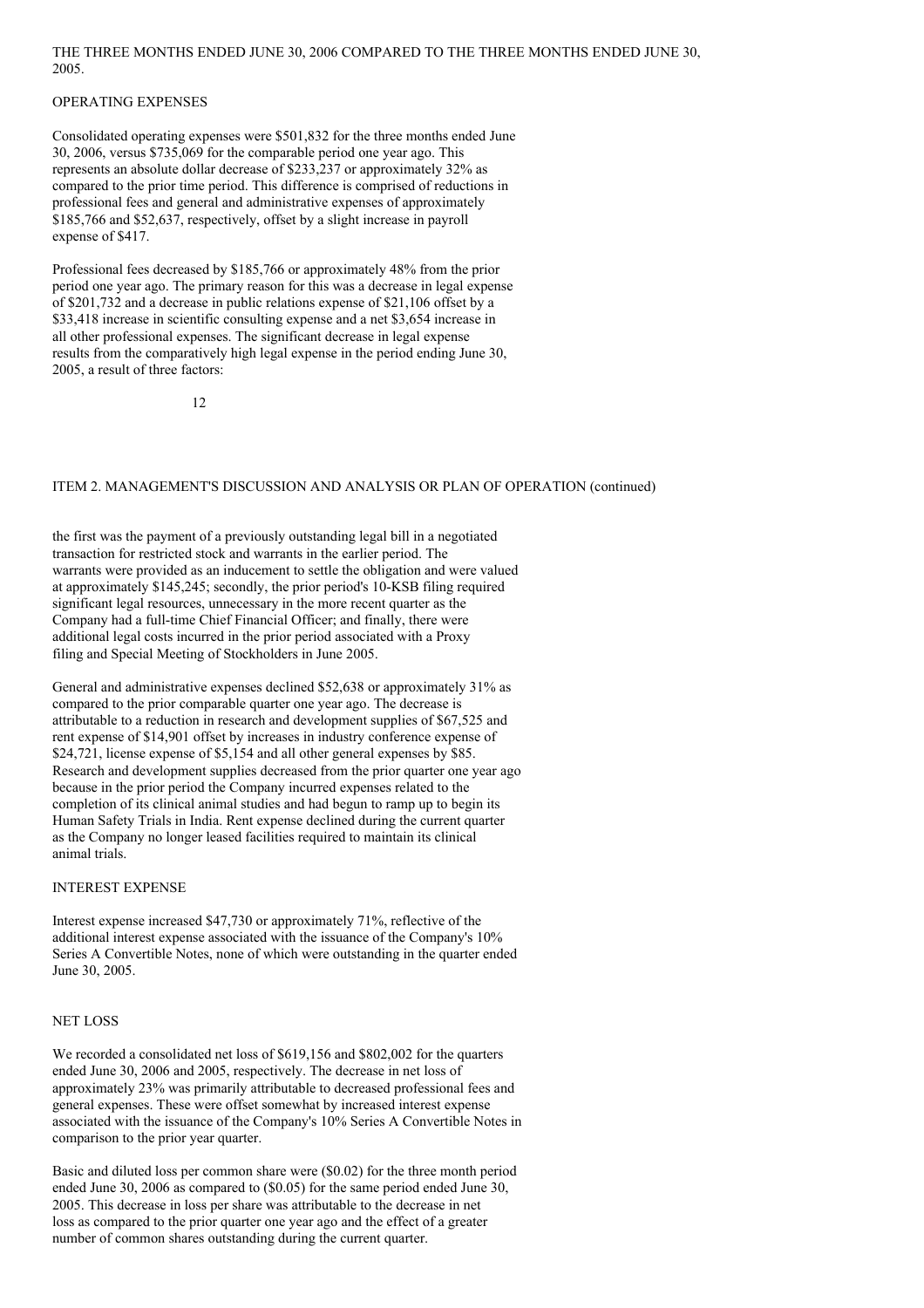### LIQUIDITY AND CAPITAL RESOURCES

To date, the Company has funded its capital requirements for the current operations from net funds received from the public and private sale of debt and equity securities, as well as from the issuance of common stock in exchange for services. The Company's cash position at March 31, 2006 was \$836,377 compared to \$421,083, at June 30, 2006, representing an decrease of \$421,083. During the three months ended June 30, 2006, operating activities used net cash of \$547,504. The Company received \$140,001 from the issuance of common stock and purchased \$7,791 of property and equipment.

A decrease in working capital during the three months in the amount of \$362,023 increased the Company's negative working capital position to (\$2,282,686) at June 30, 2006 as compared to a negative working capital of (\$1,920,663) at March 31, 2006.

The Company's current deficit in working capital requires us to obtain funds in the short-term to be able to continue in business, and in the longer term to fund research and development on products not yet ready for market.

The Company's operations to date have consumed substantial capital without generating revenues, and will continue to require substantial capital funds to conduct necessary research and development and pre-clinical and clinical testing of Hemopurifier(TM) products, and to market any of those products that receive regulatory approval. The Company does not expect to generate revenue from operations for the foreseeable future, and its ability to meet its cash obligations as they become due and payable is expected to depend for at least the next several years on its ability to sell securities, borrow funds or a combination thereof. The Company's future capital requirements will depend upon many factors, including progress with pre-clinical testing and clinical trials, the number and breadth of our programs, the time and costs involved in preparing, filing, prosecuting, maintaining and enforcing patent claims and other proprietary rights, the time and costs involved in obtaining regulatory approvals, competing technological and market developments, and management's ability to establish collaborative arrangements, effect successful commercialization strategies, marketing activities and other arrangements. The Company expects to continue to incur increasing negative cash flows and net losses for the foreseeable future, and presently requires a minimum of \$150,000 per month to sustain operations.

13

#### ITEM 2. MANAGEMENT'S DISCUSSION AND ANALYSIS OR PLAN OF OPERATION (continued)

Management does not believe that inflation has had or is likely to have any material impact on the Company's limited operations.

At the date of this filing, we do not have plans to purchase significant amounts of equipment or hire significant numbers of employees prior to successfully raising additional capital.

#### PLAN OF OPERATION

The Company's current plan of operation is to fund our anticipated increased research and development activities and operations through the common stock purchase agreement in place with Fusion Capital, whereby Fusion Capital has committed to buy up to an additional \$6,000,000 of our common stock over a 30-month period, that commenced, at our election, after the SEC declared effective a registration statement under Form SB-2 on December 7, 2004 covering such shares. Through June 30, 2006 the Company had received \$1,685,001 and has \$4,314,999 remaining available from this agreement. However, no assurance can be given that we will receive any additional funds under our agreement with Fusion Capital. Based on our projections of additional employees and equipment for operations and to complete research, development and testing associated with our Hemopurifier(TM) products, we anticipate that these funds will satisfy our cash requirements, including this anticipated increase in operations, in excess of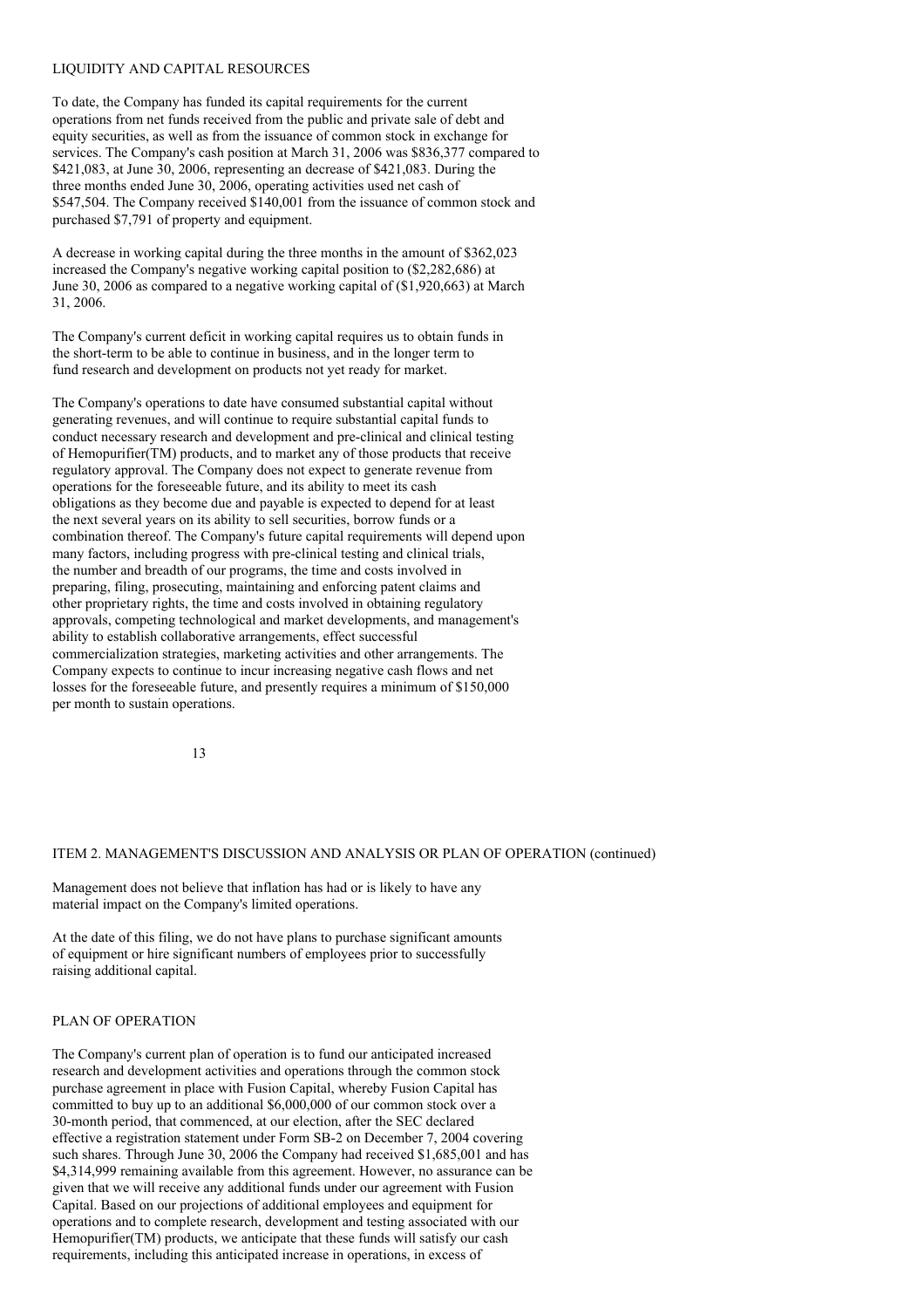the next twelve months. However, due to market conditions, and to assure availability of funding for operations in the long term, we may arrange for additional funding, subject to acceptable terms, during the next twelve months.

The Company is a development stage medical device company that has not yet engaged in significant commercial activities. The primary focus of our resources is the advancement of our proprietary Hemopurifier(TM) platform treatment technology, which is designed to rapidly reduce the presence of infectious viruses and toxins in human blood. Our main focus is to prepare our Hemopurifier(TM) to treat HIV/AIDS, Hepatitis-C and Flu Viruses in human clinical trials. The Company is also working to advance pathogen filtration devices to treat infectious agents that may be used in biological warfare and terrorism.

The Company plans to continue our research and development activities related to our Hemopurifier(TM) platform technology, with particular emphasis on the advancement of our lead product candidates for the treatment of HIV/AIDS, HCV and Flu Viruses. The Company also plans to implement a regulatory strategy for the use of our Hemopurifier(TM) for biodefense treatments in calendar year 2006 pursuant to a recent rule implemented by the FDA for medical countermeasures to weapons of mass destruction. Under this rule, in situations where it is deemed unethical to conduct efficacy studies in humans, a treatment can be reviewed for approval on the basis of efficacy in the most relevant animal species and safety data in humans.

The Company expects to outsource research and development in the next twelve months, as required to support our increased research and development effort that will include expanding our goal beyond treating infectious diseases HIV/AIDS and Hepatitis-C and new applications to combat infectious agents that may be used in biological warfare and terrorism. This will involve designing Hemopurifier(TM) products that can be rapidly deployed by armed forces as wearable post-exposure treatments on the battlefield, as well as dialysis-based treatments for civilian populations. This will entail developing the new treatment device based on the same proprietary Hemopurifier(TM) filtration technology that is utilized in advancing our HIV/AIDS, and Hepatitis-C treatments.

Accordingly, due to this increase in activity during the next twelve months, management anticipates continuing to increase spending on outsourced research and development during this period.

Operations to date have consumed substantial capital without generating revenues, and will continue to require substantial and increasing capital funds to conduct necessary research and development and pre-clinical and clinical testing of our Hemopurifier(TM) products, as well as market any of those products that receive regulatory approval. The Company does not expect to generate revenue from operations for the foreseeable future, and our ability to meet our cash obligations as they become due and payable is expected to depend for at least the next several years on our ability to sell securities, borrow funds or a combination thereof. Future capital requirements will depend upon many factors, including progress with pre-clinical testing and clinical trials, the number and breadth of our clinical programs, the time and costs involved in preparing, filing, prosecuting, maintaining and enforcing patent claims and other proprietary rights, the time and costs involved in obtaining regulatory approvals, competing technological and market developments, as well as management's ability to establish collaborative arrangements, effective commercialization, marketing activities and other arrangements. The Company expects to continue to incur increasing negative cash flows and net losses for the foreseeable future.

14

#### ITEM 2. MANAGEMENT'S DISCUSSION AND ANALYSIS OR PLAN OF OPERATION (continued)

#### CRITICAL ACCOUNTING POLICIES

The preparation of condensed consolidated financial statements in conformity with accounting principles generally accepted in the United States of America requires the Company to make a number of estimates and assumptions that affect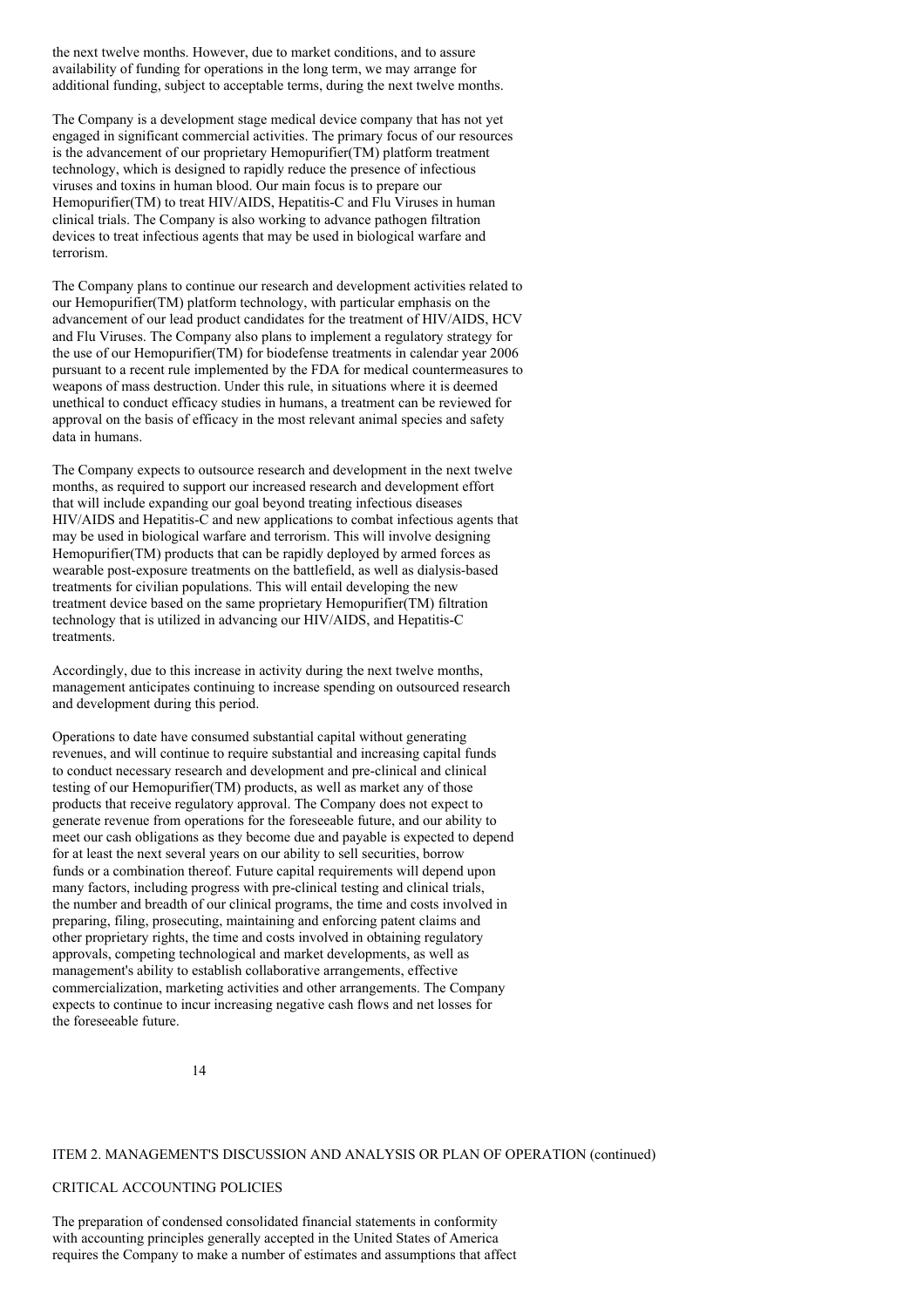the reported amounts of assets and liabilities and disclosure of contingent assets and liabilities at the date of the financial statements. Such estimates and assumptions affect the reported amounts of expenses during the reporting period. On an ongoing basis, the Company evaluates estimates and assumptions based upon historical experience and various other factors and circumstances. Management believes the Company's estimates and assumptions are reasonable in the circumstances; however, actual results may differ from these estimates under different future conditions.

The Company believes that the estimates and assumptions that are most important to the portrayal of the Company's financial condition and results of operations, in that they require the most difficult, subjective or complex judgments, form the basis for the accounting policies deemed to be most critical to us. These critical accounting policies relate to stock purchase warrants issued with notes payable, beneficial conversion feature of convertible notes payable, impairment of intangible assets and long lived assets, stock compensation, classification of warrant obligation, contingencies and litigation. We believe estimates and assumptions related to these critical accounting policies are appropriate under the circumstances; however, should future events or occurrences result in unanticipated consequences, there could be a material impact on the Company's future financial conditions or results of operations.

There have been no changes to the Company's critical accounting policies as disclosed in its Form 10-KSB for the year ended March 31, 2006.

# OFF BALANCE SHEET ARRANGEMENTS

There are no guarantees, commitments, lease and debt agreements or other agreements that could trigger an adverse change in our credit rating, earnings, cash flows or stock price, including requirements to perform under standby agreements.

# ITEM 3. CONTROLS AND PROCEDURES

Under the supervision and with the participation of our management, including our Chief Executive Officer ("CEO") and Chief Financial Officer ("CFO"), we evaluated the effectiveness of the design and operation of our disclosure controls and procedures (as defined in Rule 13a-15(e) and 15d-15(e) of the Securities Exchange Act of 1934) as of the end of the period covered by this report (the "Evaluation Date"). Based upon that evaluation, the CEO and CFO concluded that, as of June 30, 2006, our disclosure controls and procedures were effective in timely alerting them to the material information relating to us (or our consolidated subsidiaries) required to be included in our periodic filings with the SEC.

#### Changes in Controls and Procedures

There were no significant changes made in our internal controls over financial reporting during the quarter ended June 30, 2006 that have materially affected or are reasonably likely to materially affect these controls. Thus, no corrective actions with regard to significant deficiencies or material weaknesses were necessary.

#### Limitations on the Effectiveness of Internal Control

Our management, including the CEO, does not expect that our disclosure controls and procedures or our internal control over financial reporting will necessarily prevent all fraud and material errors. An internal control system, no matter how well conceived and operated, can provide only reasonable, not absolute, assurance that the objectives of the control system are met. Further, the design of a control system must reflect the fact that there are resource constraints, and the benefits of controls must be considered relative to their costs. Because of the inherent limitations on all internal control systems, no evaluation of controls can provide absolute assurance that all control issues and instances of fraud, if any, within Aethlon Medical have been detected. These inherent limitations include the realities that judgments in decision-making can be faulty, and that breakdowns can occur because of simple error or mistake. Additionally, controls can be circumvented by the individual acts of some persons, by collusion of two or more people, and/or by management override of the control. The design of any system of internal control is also based in part upon certain assumptions about the likelihood of future events, and there can be no assurance that any design will succeed in achieving its stated goals under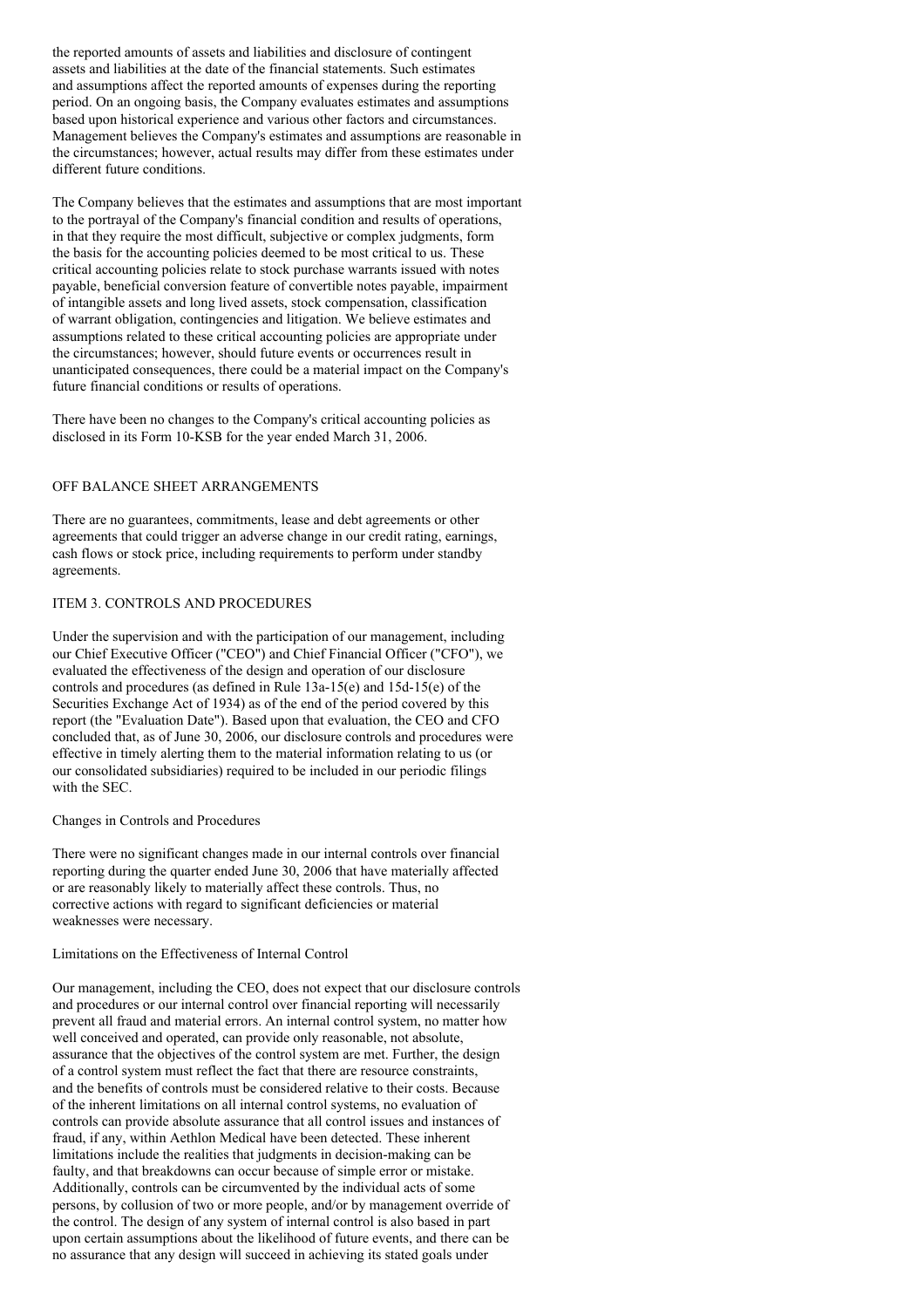all potential future conditions. Over time, controls may become inadequate because of changes in circumstances, and/or the degree of compliance with the policies and procedures may deteriorate. Because of the inherent limitations in a cost-effective internal control system, financial reporting misstatements due to error or fraud may occur and not be detected on a timely basis.

15

### PART II

# OTHER INFORMATION

# ITEM 1. LEGAL PROCEEDINGS

None

### ITEM 2. UNREGISTERED SALES OF EQUITY SECURITIES AND USE OF PROCEEDS

In April 2006, the Company issued 3,086 shares of restricted common stock at \$0.81 per share in payment for investor relations. The shares were issued without registration under the Securities Act in reliance upon the exemption from registration set forth in Section 4(2).

In April 2006, the Company repaid a \$25,000 15% promissory notes, including accrued interest of \$18,750, through the issuance of 107,759 restricted common shares at \$0.405 per share to an accredited individual investor. The shares were issued without registration under the Securities Act in reliance upon the exemptions from registration set forth in Section 4(2) and Regulation D.

In May 2006, the Company issued 4,545 shares of restricted common stock at \$0.55 per share in payment for investor relations. The shares were issued without registration under the Securities Act in reliance upon the exemption from registration set forth in Section 4(2).

#### ITEM 3. DEFAULTS UPON SENIOR SECURITIES

As of the date of this report, various promissory and convertible notes payable in the aggregate principal amount of \$502,500 have reached maturity and are past due. The Company is currently seeking other financing arrangements to retire all past due notes. At June 30, 2006, the Company had accrued interest in the amount of \$290,066 associated with these notes and accrued liabilities payable.

#### ITEM 4. SUBMISSION OF MATTERS TO A VOTE OF SECURITY HOLDERS

None

ITEM 5. OTHER INFORMATION

None

#### ITEM 6. EXHIBITS

The following documents are filed as part of this report:

- 31.1 Certification of our Chief Executive Officer and President, pursuant to Securities Exchange Act rules 13a-14(a) and 15d-14(a) as adopted pursuant to Section 302 of the Sarbanes Oxley Act of 2002.
- 31.2 Certification of our Chief Financial Officer and Chief Accounting Officer, pursuant to Securities Exchange Act rules 13a-14(a) and 15d-14(a) as adopted pursuant to Section 302 of the Sarbanes Oxley Act of 2002.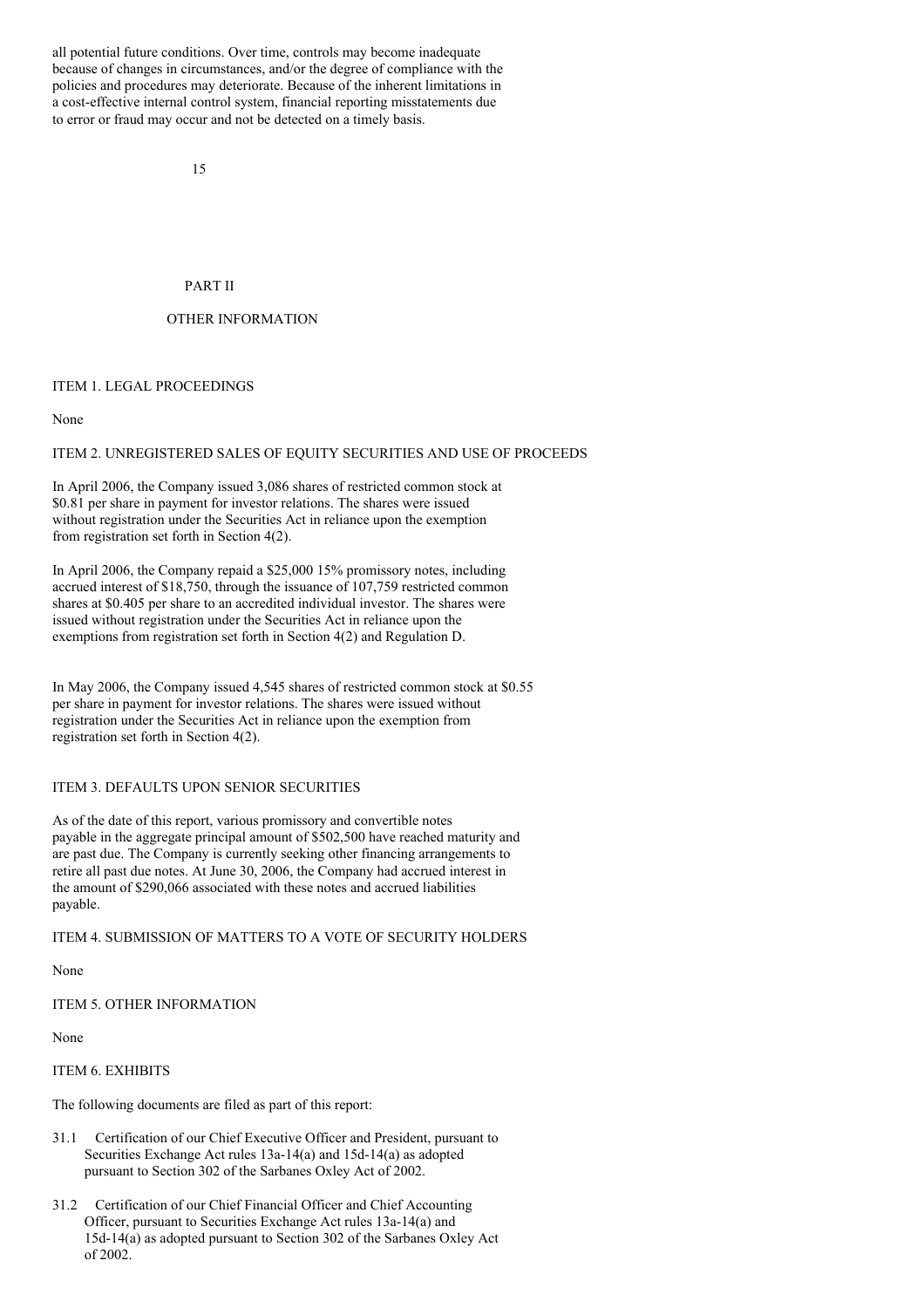- 32.1 Statement of our Chief Executive Officer under Section 906 of the Sarbanes-Oxley Act of 2002 (18 U.S.C. Section 1350)
- 32.2 Statement of our Chief Financial Officer and Chief Accounting Officer under Section 906 of the Sarbanes-Oxley Act of 2002 (18 U.S.C. Section 1350)

16

# SIGNATURES

In accordance with the requirements of the Exchange Act, the registrant caused this report to be signed on its behalf by the undersigned, thereunto duly authorized.

AETHLON MEDICAL, INC

Date: August 11, 2006

BY: /S/ JAMES A. JOYCE BY: /S/ JAMES W. DORST

--------------------------- --------------------------- JAMES A. JOYCE JAMES W. DORST<br>CHAIRMAN, PRESIDENT AND CHIEF FIN CHIEF FINANCIAL OFFICER AND CHIEF CHIEF EXECUTIVE OFFICER ACCOUNTING OFFICER

AETHLON MEDICAL, INC.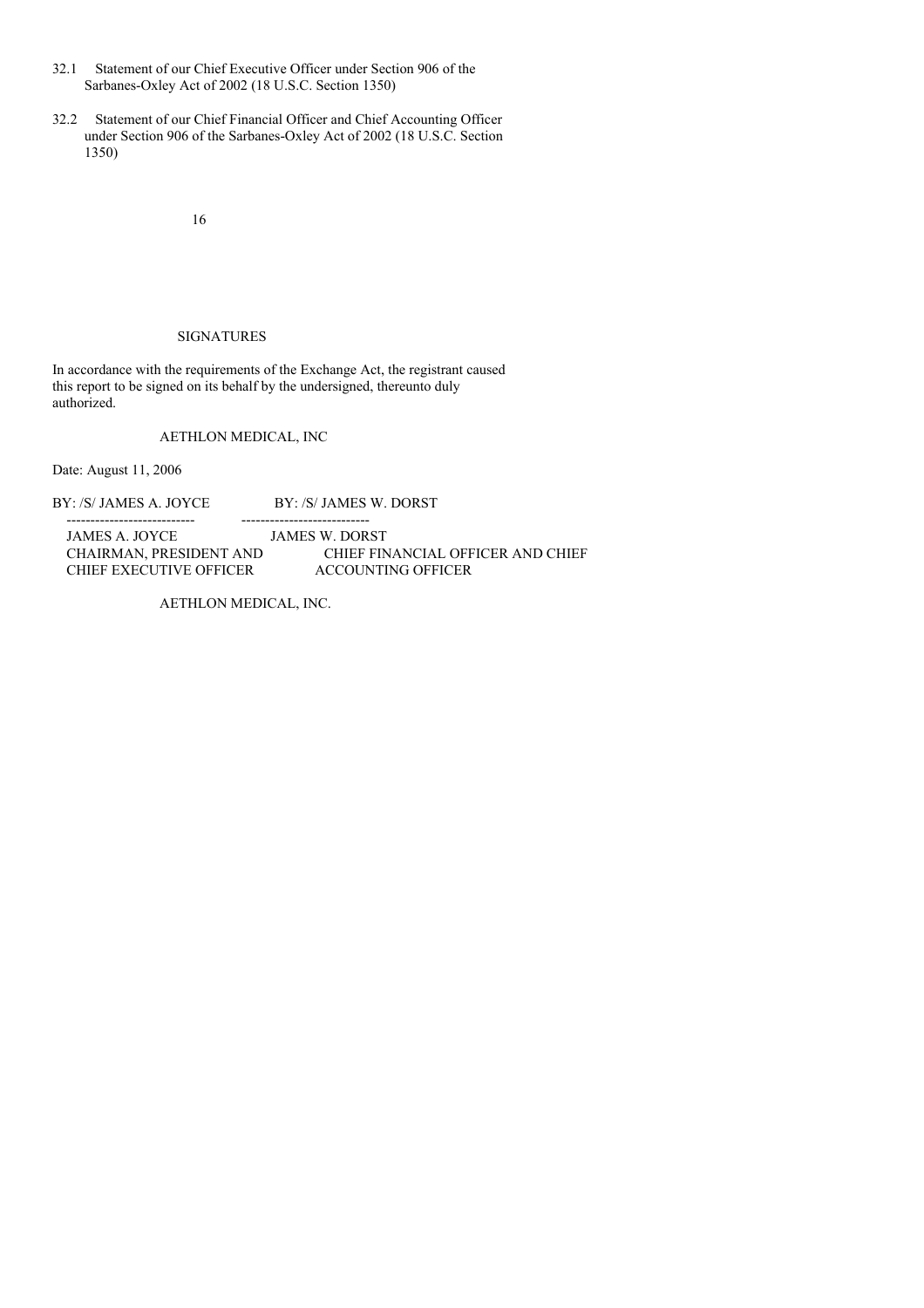# EXHIBIT 31.1

#### **CERTIFICATION**

I, James Joyce, certify that:

1. I have reviewed this report on Form 10-QSB of Aethlon Medical, Inc.;

2. Based on my knowledge, this report does not contain any untrue statement of a material fact or omit to state a material fact necessary to make the statements made, in light of the circumstances under which such statements were made, not misleading with respect to the period covered by this report;

3. Based on my knowledge, the financial statements, and other financial information included in this report, fairly present in all material respects the financial condition, results of operations and cash flows of the registrant as of, and for, the periods presented in this report.

4. The registrant's other certifying officers and I are responsible for establishing and maintaining disclosure controls and procedures (as defined in Exchange Act Rules  $13a-15(e)$  and  $15d-15(e)$ ) for the registrant and have:

a) designed such disclosure controls and procedures, or caused such disclosure controls and procedures to be designed under our supervision, to ensure that material information relating to the registrant, including its consolidated subsidiaries, is made known to us by others within those entities, particularly during the period in which this report is being prepared;

b) evaluated the effectiveness of the registrant's disclosure controls and procedures and presented in this report our conclusions about the effectiveness of the disclosure controls and procedures, as of the end of the period covered by this report based on such evaluation; and

c) disclosed in this report any change in the registrant's internal control over financial reporting that occurred during the registrant's most recent fiscal quarter that has materially affected, or is reasonably likely to materially affect, the registrant's internal control over financial reporting; and

5. The registrant's other certifying officers and I have disclosed, based on our most recent evaluation of internal control over financial reporting, to the registrant's auditors and the audit committee of registrant's board of directors (or persons performing the equivalent functions):

a) all significant deficiencies and material weaknesses in the design or operation of internal control over financial reporting which are reasonably likely to adversely affect the registrant's ability to record, process, summarize and report financial information; and

b) any fraud, whether or not material, that involves management or other employees who have a significant role in the registrant's internal control over financial reporting.

Date: August 11, 2006

/s/ James A. Joyce

 $-$ 

James A. Joyce Chief Executive Officer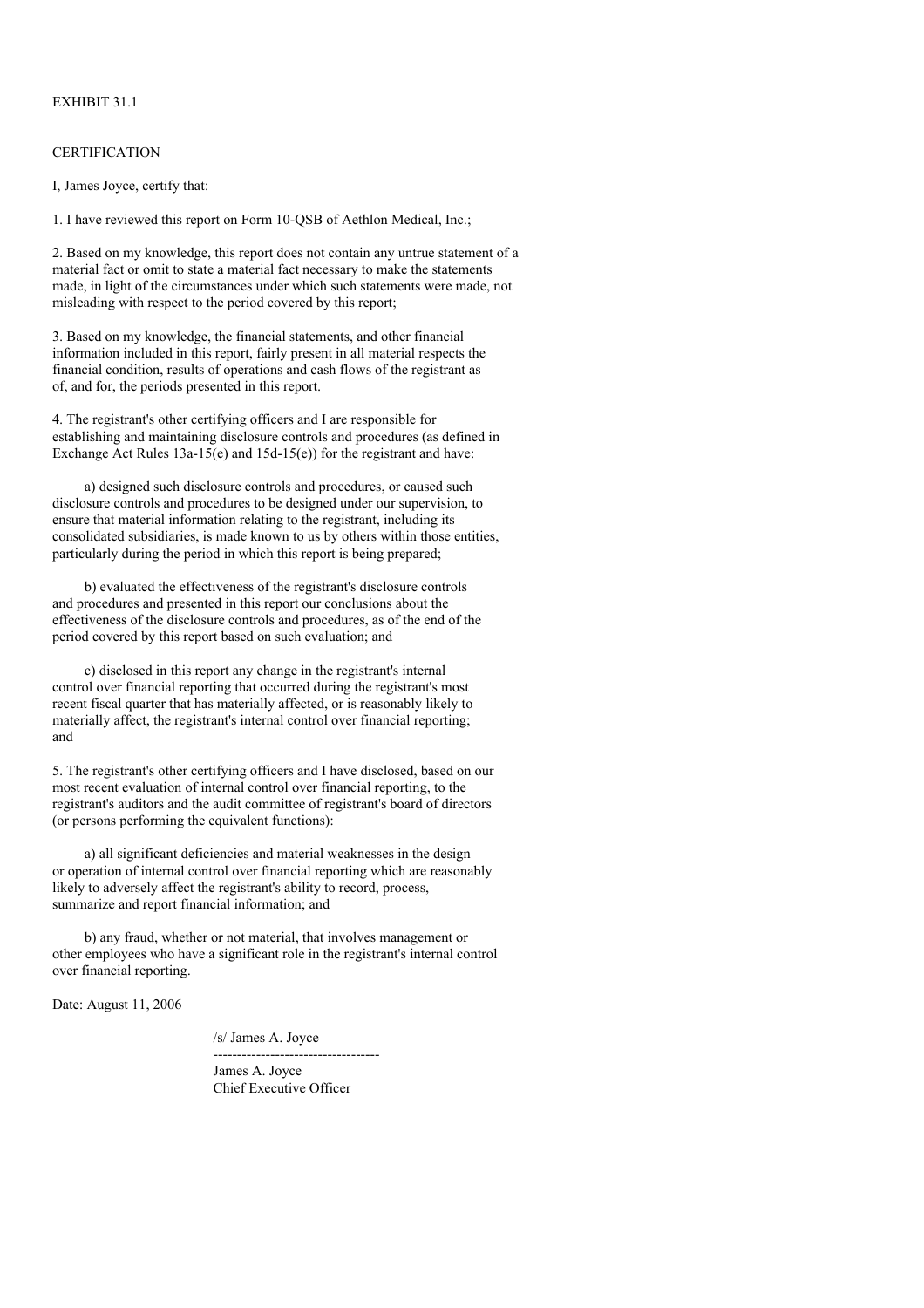# EXHIBIT 31.2

#### **CERTIFICATION**

I, James W. Dorst, certify that:

1. I have reviewed this report on Form 10-QSB of Aethlon Medical, Inc.;

2. Based on my knowledge, this report does not contain any untrue statement of a material fact or omit to state a material fact necessary to make the statements made, in light of the circumstances under which such statements were made, not misleading with respect to the period covered by this report;

3. Based on my knowledge, the financial statements, and other financial information included in this report, fairly present in all material respects the financial condition, results of operations and cash flows of the registrant as of, and for, the periods presented in this report.

4. The registrant's other certifying officers and I are responsible for establishing and maintaining disclosure controls and procedures (as defined in Exchange Act Rules  $13a-15(e)$  and  $15d-15(e)$ ) for the registrant and have:

a) designed such disclosure controls and procedures, or caused such disclosure controls and procedures to be designed under our supervision, to ensure that material information relating to the registrant, including its consolidated subsidiaries, is made known to us by others within those entities, particularly during the period in which this report is being prepared;

b) evaluated the effectiveness of the registrant's disclosure controls and procedures and presented in this report our conclusions about the effectiveness of the disclosure controls and procedures, as of the end of the period covered by this report based on such evaluation; and

c) disclosed in this report any change in the registrant's internal control over financial reporting that occurred during the registrant's most recent fiscal quarter that has materially affected, or is reasonably likely to materially affect, the registrant's internal control over financial reporting; and;

5. The registrant's other certifying officers and I have disclosed, based on our most recent evaluation of internal control over financial reporting, to the registrant's auditors and the audit committee of registrant's board of directors (or persons performing the equivalent functions):

a) all significant deficiencies and material weaknesses in the design or operation of internal control over financial reporting which are reasonably likely to adversely affect the registrant's ability to record, process, summarize and report financial information; and

b) any fraud, whether or not material, that involves management or other employees who have a significant role in the registrant's internal control over financial reporting.

Date: August 11, 2006

/s/ James W. Dorst

----------------------------------- James W. Dorst Chief Financial Officer and Chief Accounting Officer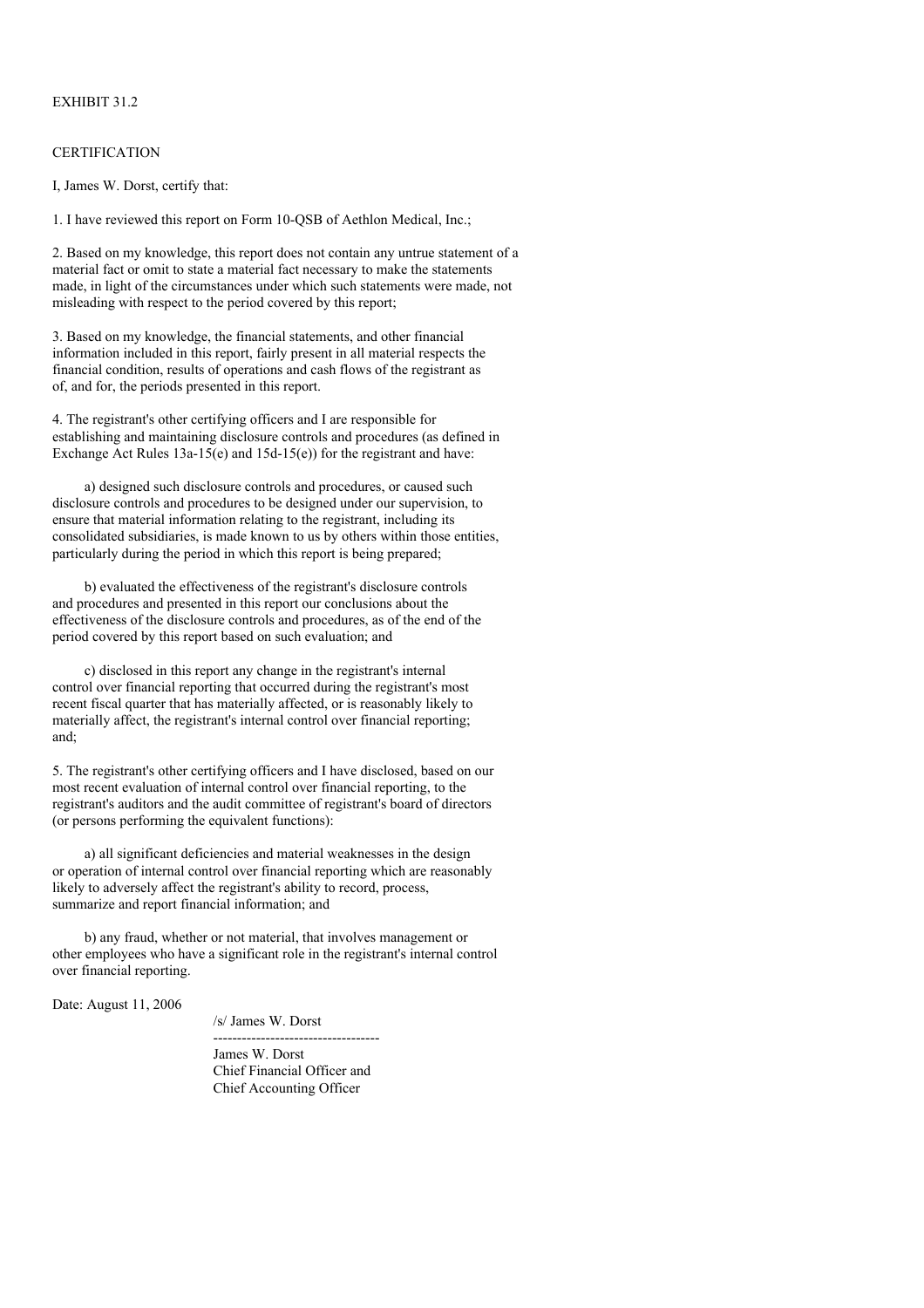# EXHIBIT 32.1

#### CERTIFICATION PURSUANT TO 18 U.S.C. SECTION 1350, AS ADOPTED PURSUANT TO SECTION 906 OF THE SARBANES-OXLEY ACT OF 2002

In connection with the Aethlon Medical, Inc. Quarterly Report on Form 10-QSB for the quarter ended June 30, 2006 as filed with the Securities and Exchange Commission on the date hereof, I, James A. Joyce, Chief Executive Officer of the Company, certify, pursuant to 18 U.S.C. Section 1350, as adopted pursuant to Section 906 of the Sarbanes-Oxley Act of 2002, that, to the best of my knowledge:

1. Such quarterly report fully complies with the requirements of Section 13(a) or 15(d) of the Securities Exchange Act of 1934, as amended, and

2. The information contained in such Quarterly Report on Form 10-QSB fairly presents, in all material respects, the financial condition and results of operations of Aethlon Medical, Inc.

Date: August 11, 2006.

By: /s/ James A. Joyce -----------------------

James A. Joyce Chief Executive Officer

A signed original of this written statement required by Section 906, or other document authenticating, acknowledging, or otherwise adopting the signature that appears in typed form within the electronic version of this written statement required by Section 906, has been provided to Aethlon Medical, Inc. and will be retained by Aethlon Medical, Inc. and furnished to the Securities and Exchange Commission or its staff upon request.